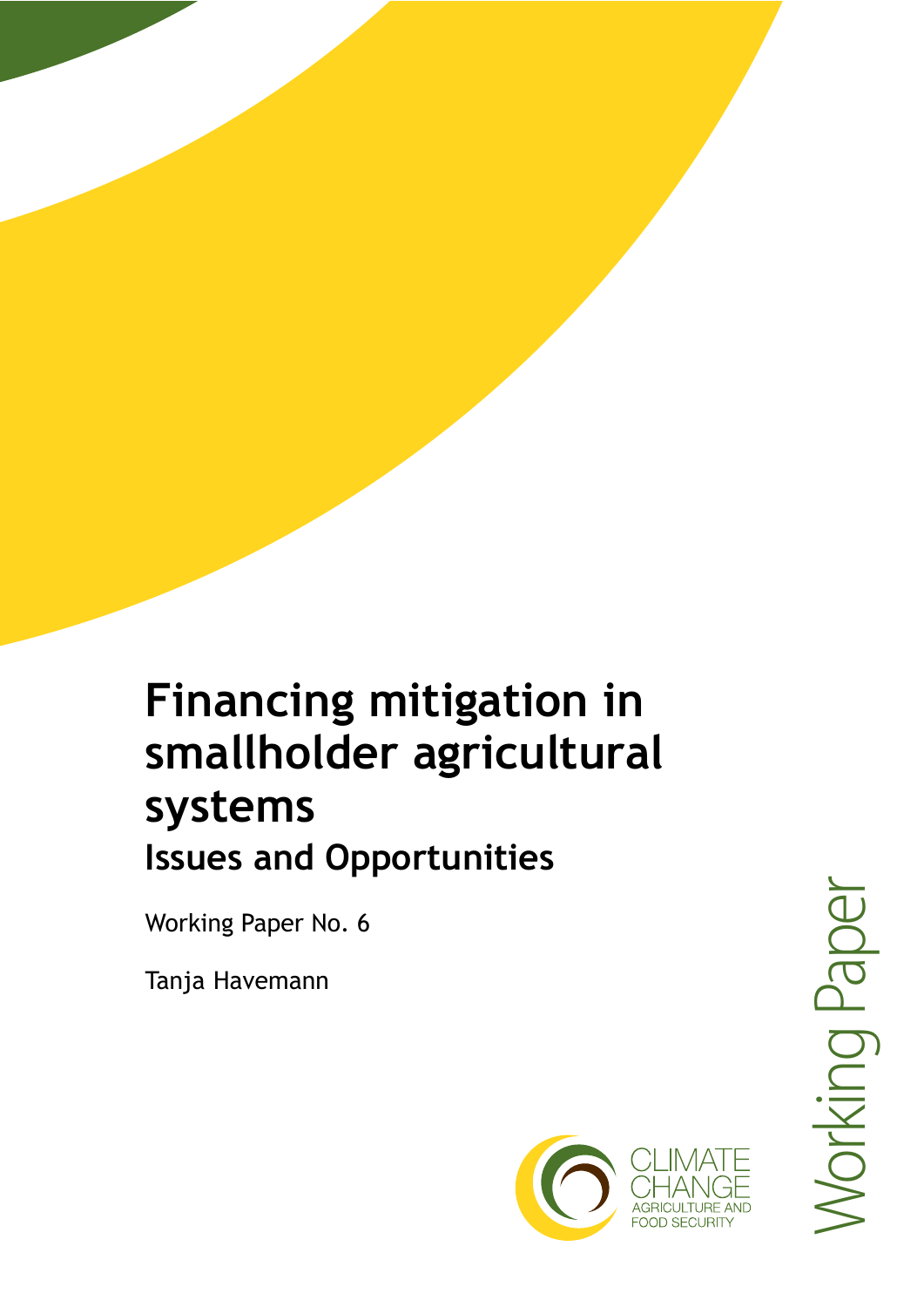# **Financing mitigation in smallholder agricultural systems**

# **Issues and Opportunities**

Working Paper No. 6

CGIAR Research Program on Climate Change, Agriculture and Food Security (CCAFS)

Tanja Havemann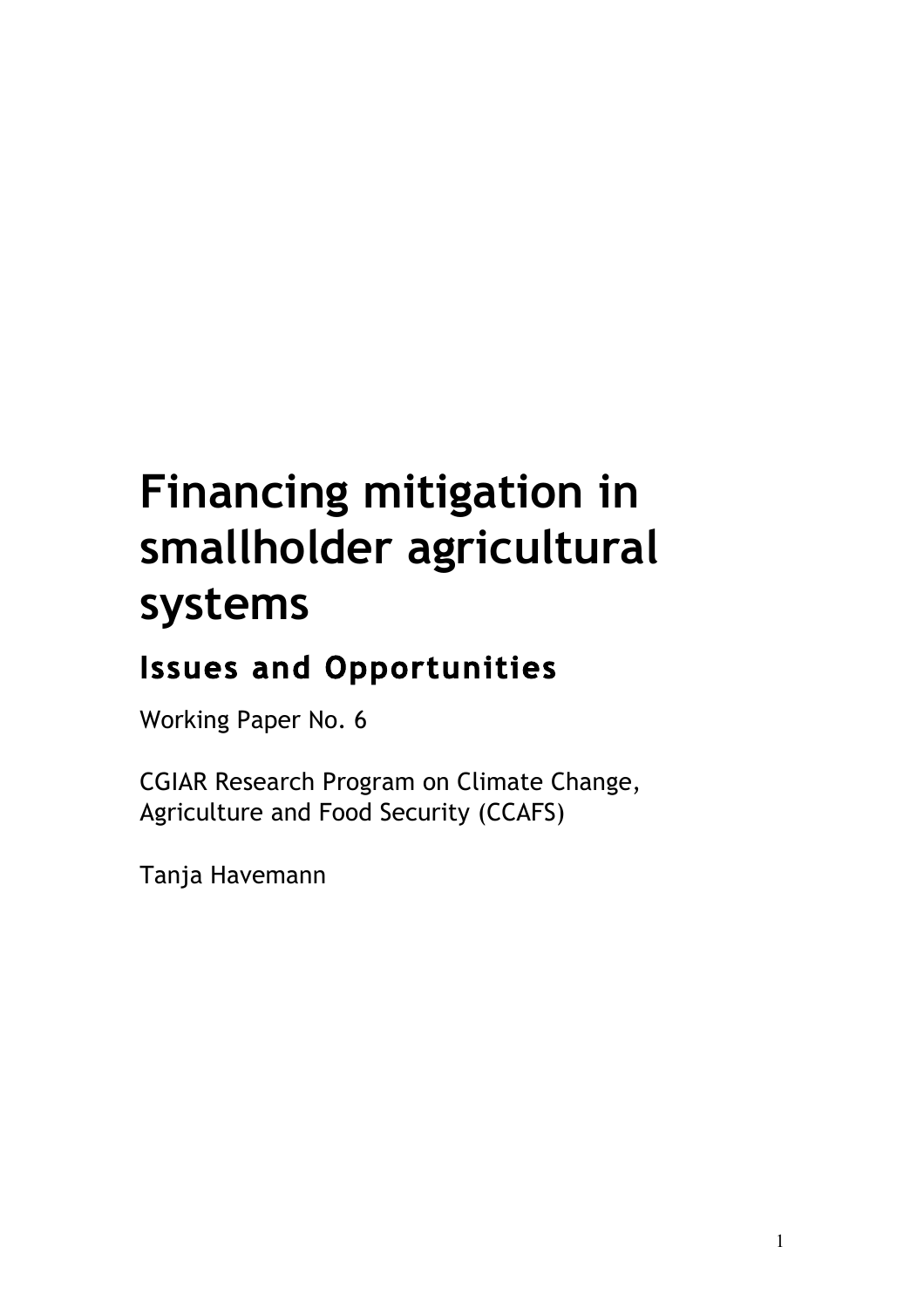#### **Correct citation:**

Havemann T. 2011. Financing mitigation in smallholder agricultural systems Issues and Opportunities. CCAFS Working Paper no. 6. CGIAR Research Program on Climate Change, Agriculture and Food Security (CCAFS). Copenhagen, Denmark. Available online at: www.ccafs.cgiar.org

Titles in this Working Paper series aim to disseminate interim climate change, agriculture and food security research and practices and stimulate feedback from the scientific community.

This Working Paper is an expanded version of a chapter that appears in the book *Climate Change Mitigation and Agriculture.* Wollenberg E, Nihart A, Tapio-Biström M-L, Grieg-Gran M (eds). 2011. London: Earthscan.

Published by the CGIAR Research Program on Climate Change, Agriculture and Food Security (CCAFS).

CCAFS Coordinating Unit - Department of Agriculture and Ecology, Faculty of Life Sciences, University of Copenhagen, Rolighedsvej 21, DK-1958 Frederiksberg C, Denmark. Tel: +45 35331046; Email: ccafs@life.ku.dk

Creative Commons License



This Working Paper is licensed under a Creative Commons Attribution – NonCommercial–NoDerivs 3.0 Unported License.

Articles appearing in this publication may be freely quoted and reproduced provided the source is acknowledged. No use of this publication may be made for resale or other commercial purposes.

© 2011 CGIAR Research Program on Climate Change, Agriculture and Food Security (CCAFS). CCAFS Working Paper no. 6

#### DISCLAIMER:

This Working Paper has been prepared as an output for the Pro-Poor Mitigation Theme under the CCAFS program and has not been peer reviewed. Any opinions stated herein are those of the author(s) and do not necessarily reflect the policies or opinions of CCAFS.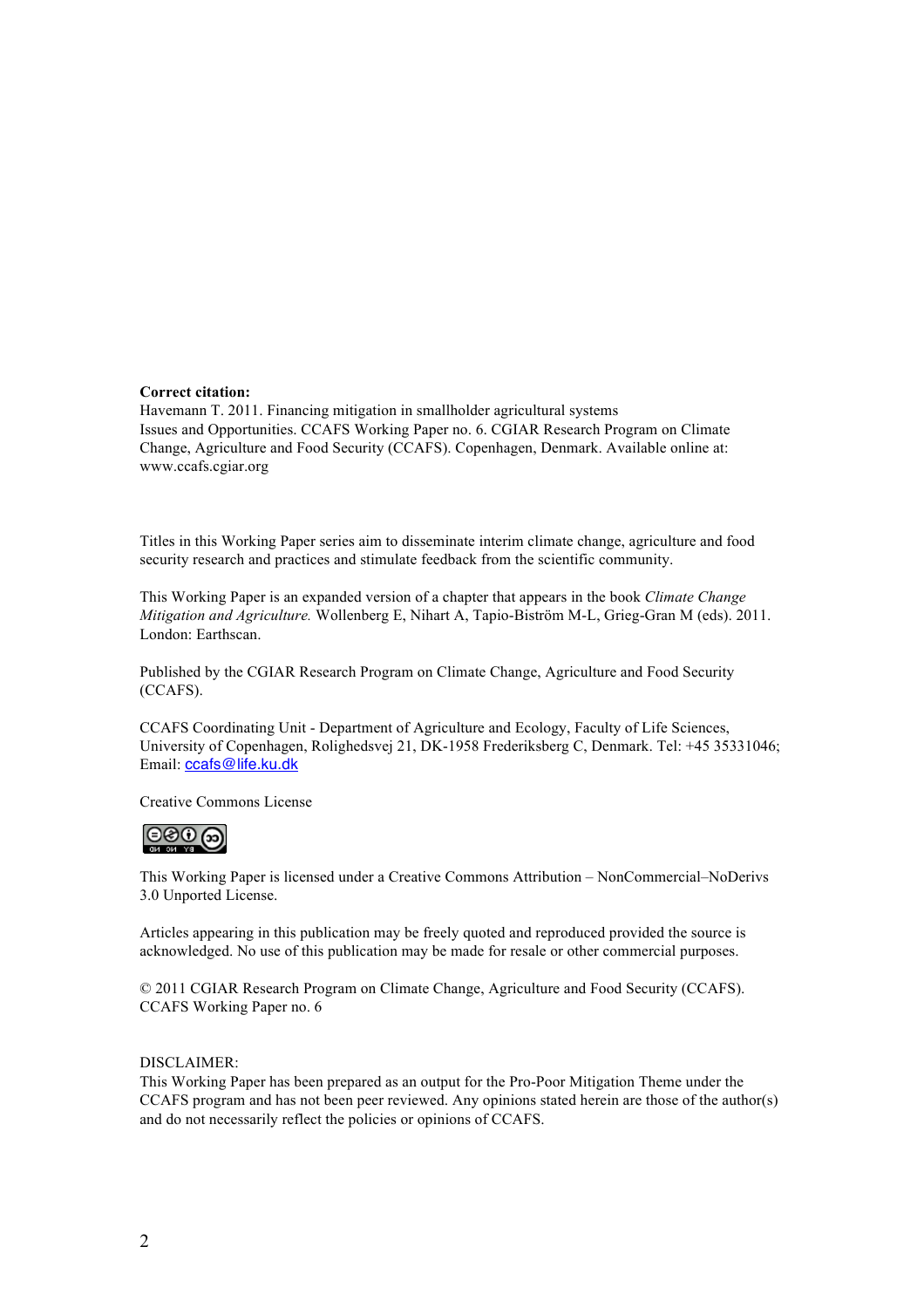# **Abstract**

This chapter describes obstacles to financing mitigation in smallholder agricultural systems, and provides recommendations to overcome these; it also emphasizes how smallholder agricultural finances overlaps with carbon finance. Analysis and recommendations are based on literature reviews and the author's experience. Descriptions of obstacles to financing both smallholder carbon credit projects and agricultural projects involving smallholders are given. Overlapping barriers are: ability to manage risks, access to inputs, aggregation, best practices and capacity and tenure, property rights and enforcement. The conclusion is that existing agricultural investment barriers are fundamental to the livelihoods of many, and go far beyond carbon finance issues, although significant overlap is acknowledged. By tackling these barriers, it may be possible to unlock some of the potential mitigation from agriculture. Viceversa, 'fit-for-purpose' carbon finance for mitigation could help to overcome some existing barriers faced by smallholders. The paper provides recommendations to a variety of stakeholders on how they could help design fit-for-purpose carbon finance.

### **Keywords**

Adaptation; Aggregation; Agriculture; Capacity; Capital; Carbon; Cash; Credits; Debt; Equity; Finance; Farming; Forest; Investment; Inputs; Interest; Land; Mitigation; Return; Resilience; Risk; Smallholder; Sustainable; Tenure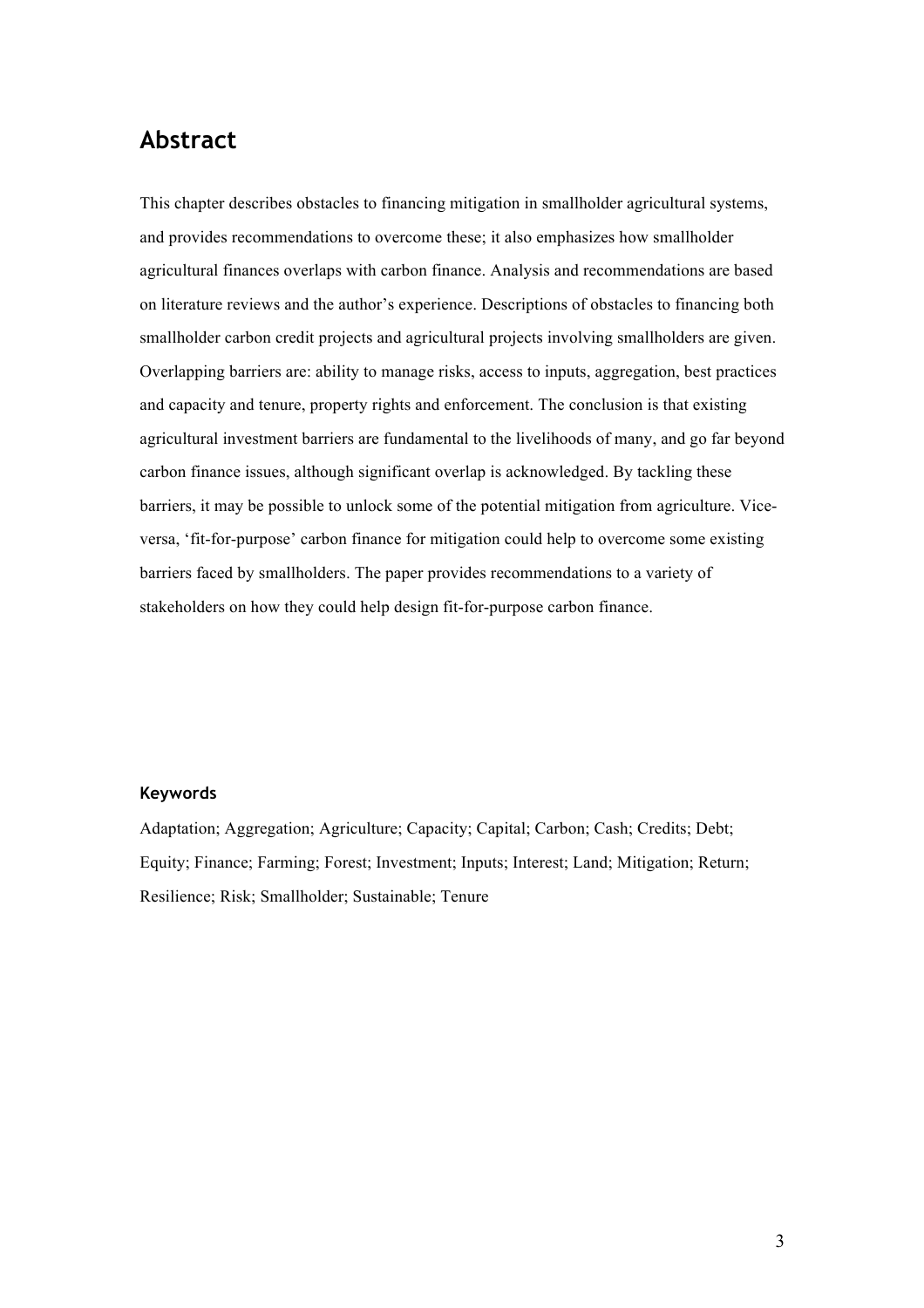# **About the author**

Tanja Havemann is a Director at Beyond Carbon GmbH, a Swiss company that advises on direct investments in sustainable land management. Tanja has worked with environmental investments for over seven years in a variety of roles with investment funds, private investors, multilateral and bilateral agencies, Governments and NGOs. She holds an LLM in Environmental Law and Policy, an MSc in Applied Environmental Economics and a BSc (Hons) in Tropical Environmental Science.

Contact information: Titlisstrasse 35, 8032 Zürich, Switzerland Tel: +41 (0) 786642790 E-mail: tanja.havemann@beyondcarbon.ch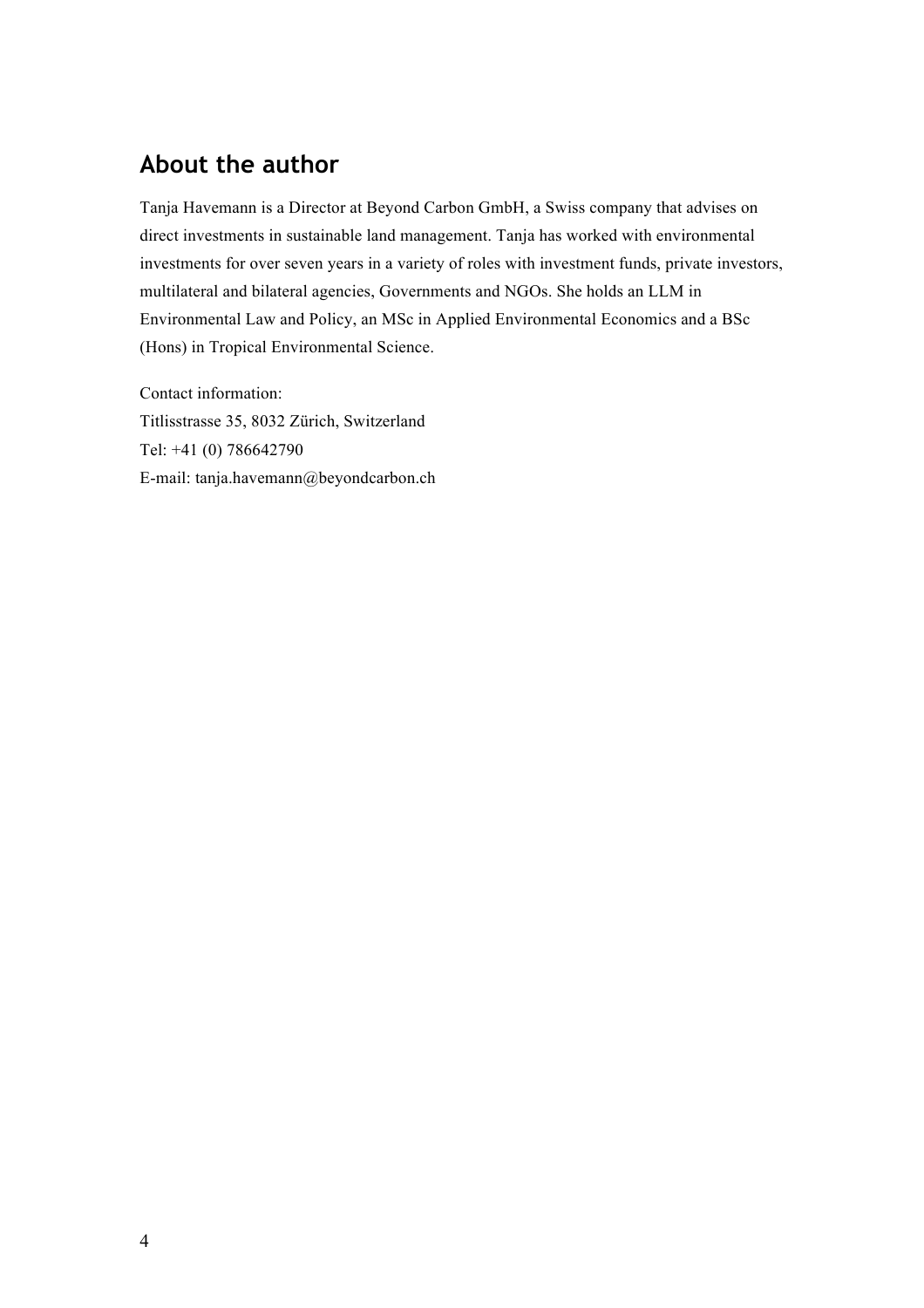# **Acknowledgements**

I would like to thank the following for their input: John Booth (Conservation Finance International), Tracey Campbell (Forest Footprint Disclosure), Lizzie Chambers (Beyond Carbon Ltd.), Professor Calestous Juma (Harvard Kennedy School), Dr. Namanga Ngongi (AGRA Alliance). Note that the opinions expressed in this paper are solely those of the author.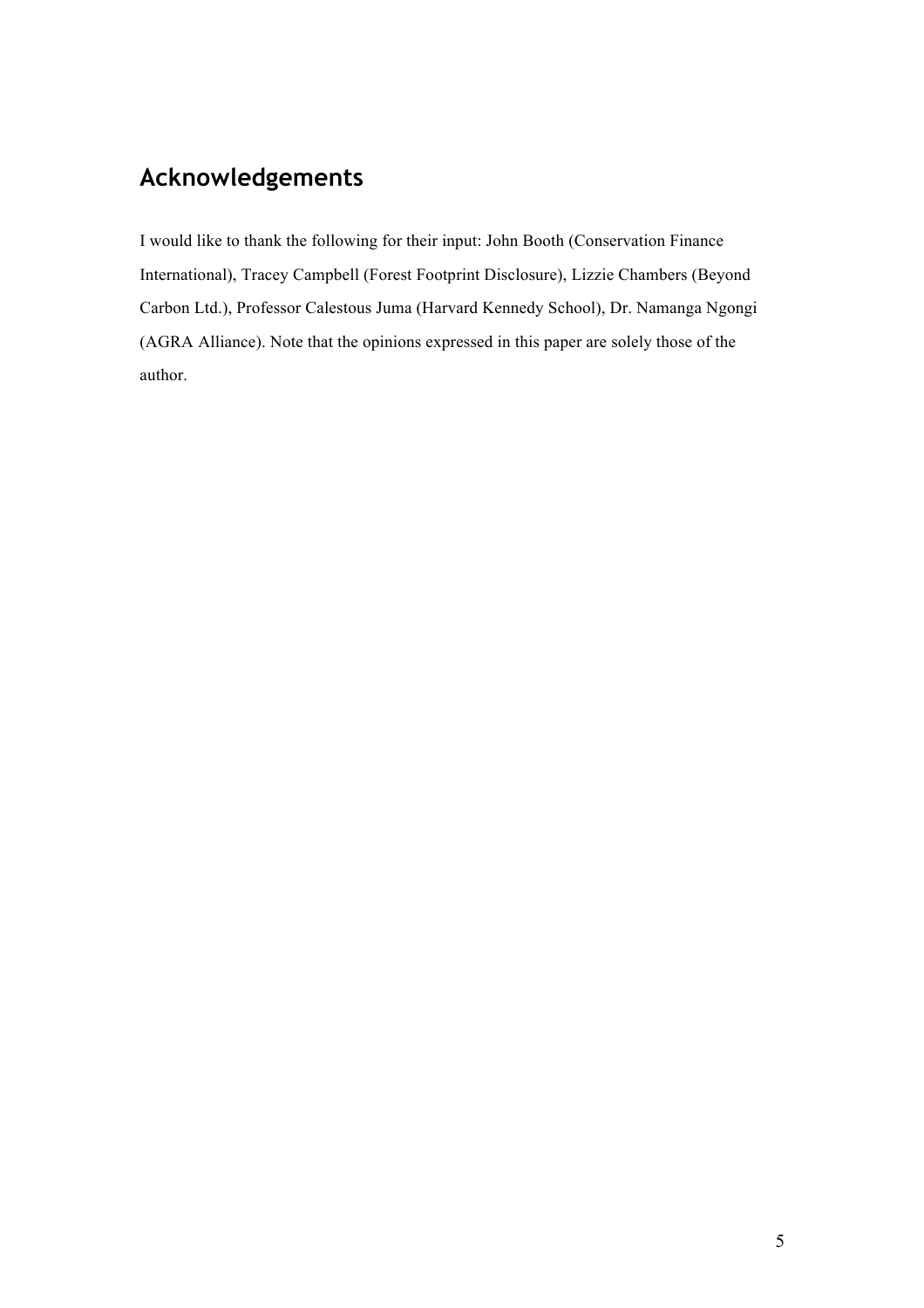# **Contents**

| Characteristics of smallholder agriculture finance in developing countries 12 |     |
|-------------------------------------------------------------------------------|-----|
|                                                                               |     |
|                                                                               |     |
| There may be additional risks associated with production for export  14       |     |
|                                                                               |     |
|                                                                               |     |
|                                                                               |     |
|                                                                               |     |
|                                                                               |     |
|                                                                               |     |
|                                                                               |     |
|                                                                               |     |
|                                                                               |     |
|                                                                               |     |
|                                                                               | .25 |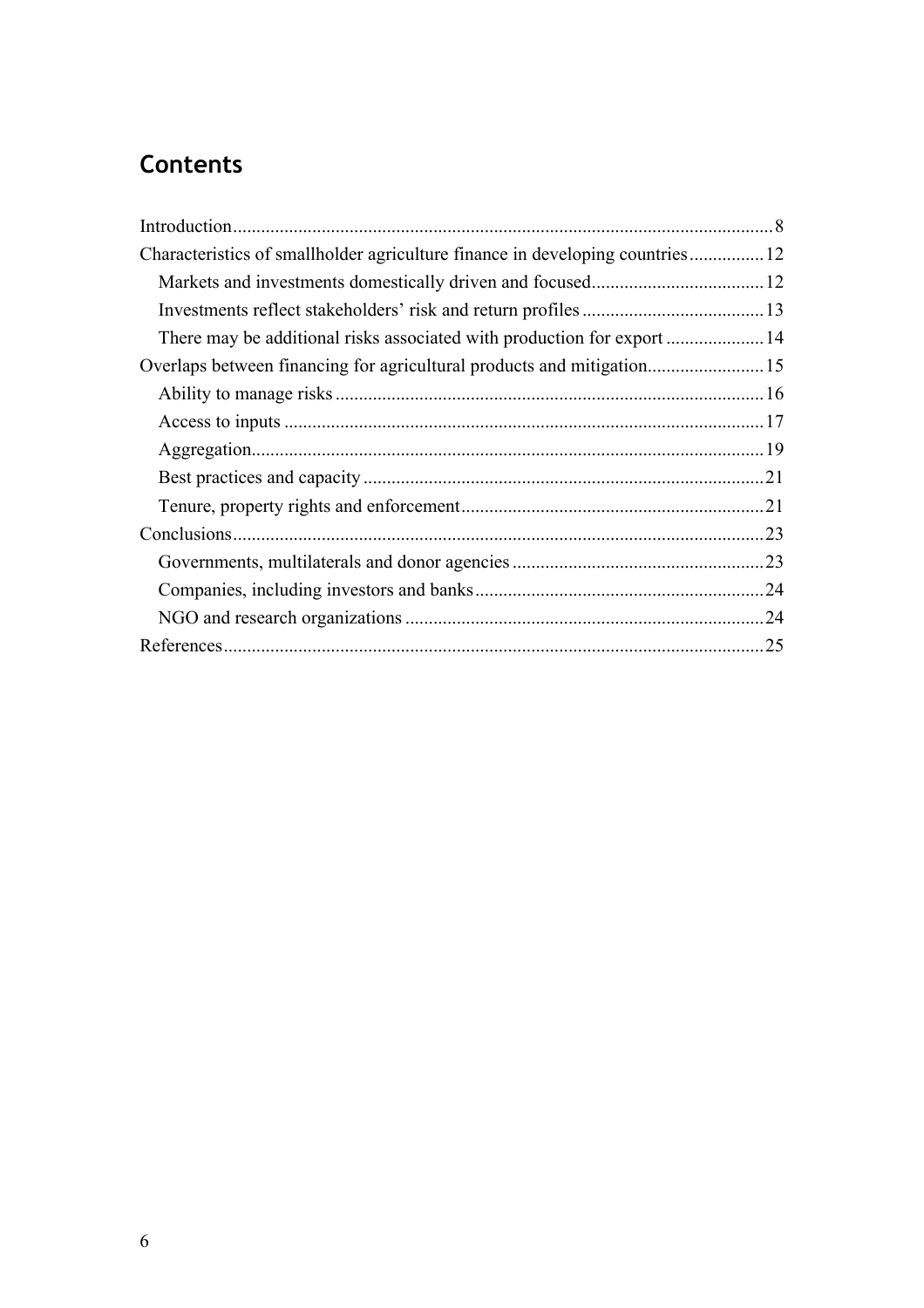# **Acronyms**

| AFOLU:             | Agriculture, Forestry and Other Land Uses                                |
|--------------------|--------------------------------------------------------------------------|
| $CDM A/R$ :        | Clean Development Mechanism, Afforestation / Reforestation methodologies |
| DRP:               | <b>Dispute Resolution Process</b>                                        |
| LU:                | Land Use                                                                 |
| $N/A$ :            | Not Applicable                                                           |
| NAMA:              | Nationally Appropriate Mitigation Activity                               |
| NGO:               | Non-Governmental Organization                                            |
| SME:               | Small and Medium sized Enterprise                                        |
| VCM <sub>s</sub> : | Voluntary Carbon Market(s)                                               |
| <b>VCS</b>         | Verified Carbon Standard                                                 |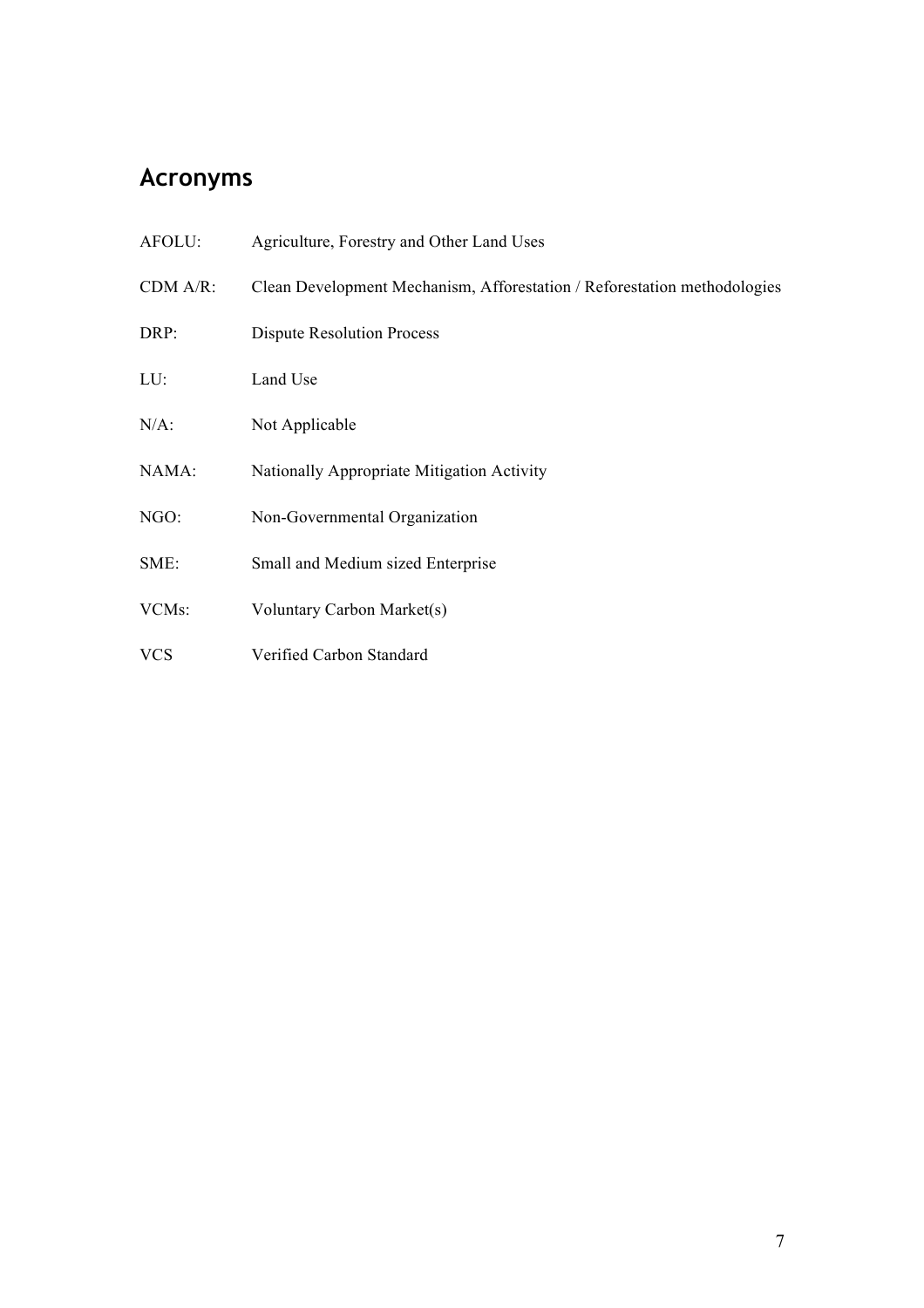# **Introduction**

This chapter describes obstacles to financing mitigation in smallholder agricultural systems<sup>1</sup>, and provides recommendations to overcome these. The emphasis is on smallholder agricultural finance and overlaps with carbon finance, rather than specific carbon finance issues. It is structured as follows: first, characteristics of carbon finance in the context of agriculture, forestry and other land uses (AFOLU) are summarized; second, the characteristics of smallholder agricultural finance are described; third, the overlaps between obstacles to carbon and agricultural finance are discussed; fourth conclusions are drawn.

1 Smallholders are defined as commercial and subsistence-oriented farmers, managing less than 5 hectares of land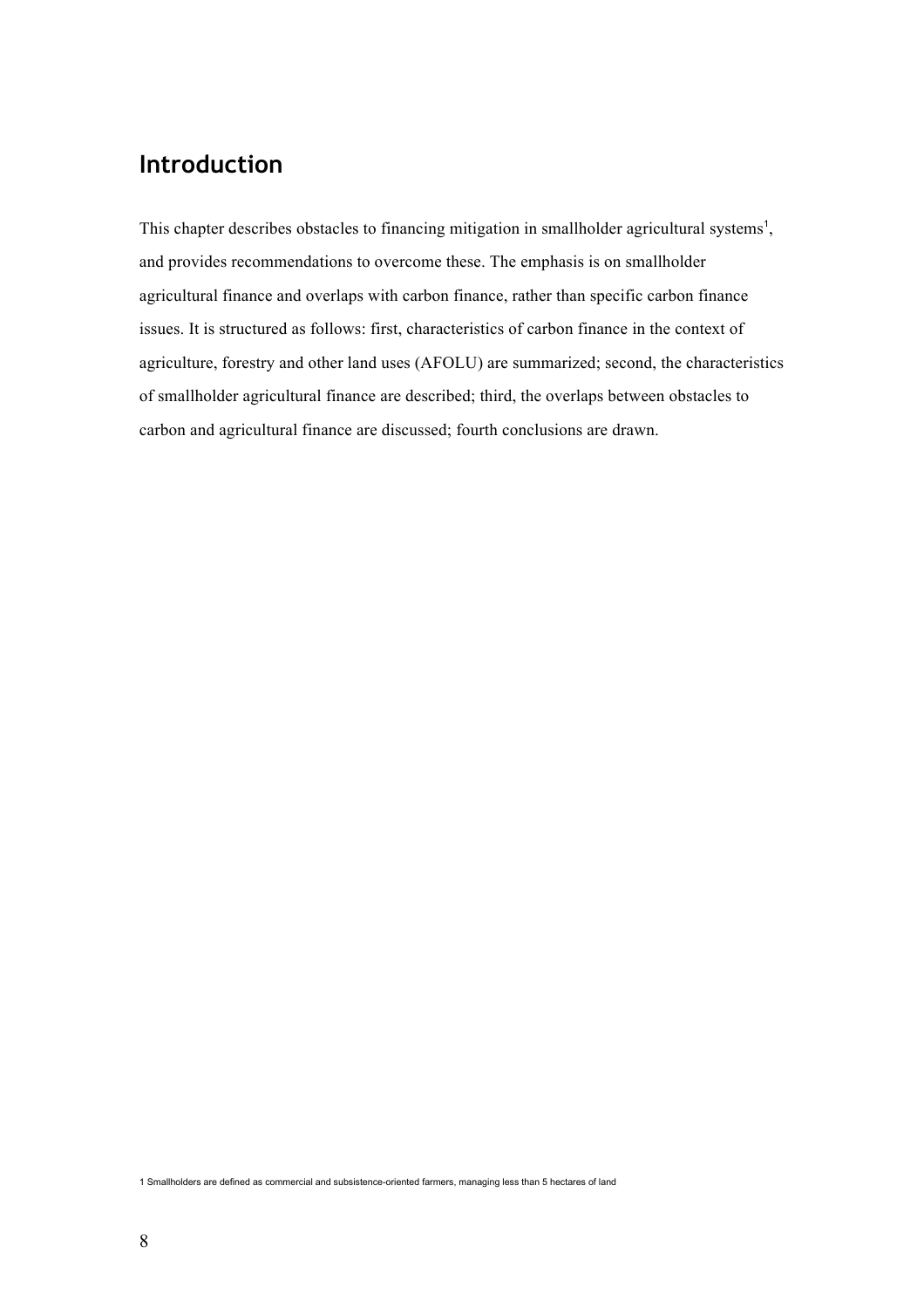# **Carbon finance in the context of smallholder AFOLU practices**

Smallholders can generate carbon credits through energy and land use (LU) practices. This chapter focuses on LU practices, summarized in Table 1.

Net increases in mitigation attributable to improved practices, compared to usual practices, are used to estimate carbon credit volumes. Credits must be quantified and independently verified according to a chosen carbon credit standard and a methodology under that standard. Although sales of carbon credits could be a valuable addition to smallholder incomes, a number of barriers have prevented this.

One barrier has been a lack of accepted standards with methodologies to quantify mitigation from agricultural practices, illustrated by Table 1. The lack of methodologies to credit increases in soil carbon is, however, currently being addressed. The Vi Project in Kenya is working with the World Bank to develop a Verified Carbon Standard (VCS) methodology to credit increases in both above and below ground carbon stocks. 2

Other barriers to both energy and LU agricultural mitigation projects involving smallholders include:

- Small size of benefit per smallholder: projects require significant spatial scale to be economically viable, given the transaction costs of monitoring, measuring mitigation achieved.
- The informational complexity faced by the smallholder during the carbon credit registration and issuance processes.
- The sizeable up-front cost of project development...
- Uncertainty of cash flow ex-ante; Projects using a voluntary carbon standard can be difficult to value, as Voluntary Carbon Markets (VCMs) are relatively un-transparent and illiquid.

2 More information about this can be found on the Vi and World Bank websites, and at the following web link (last accessed 8 February 2011): http://www.agriculture4development.se/document/56\_100\_Wakesa%20-%20Western%20Kenya%20smallholder%20agriculture%20carbon%20project.pdf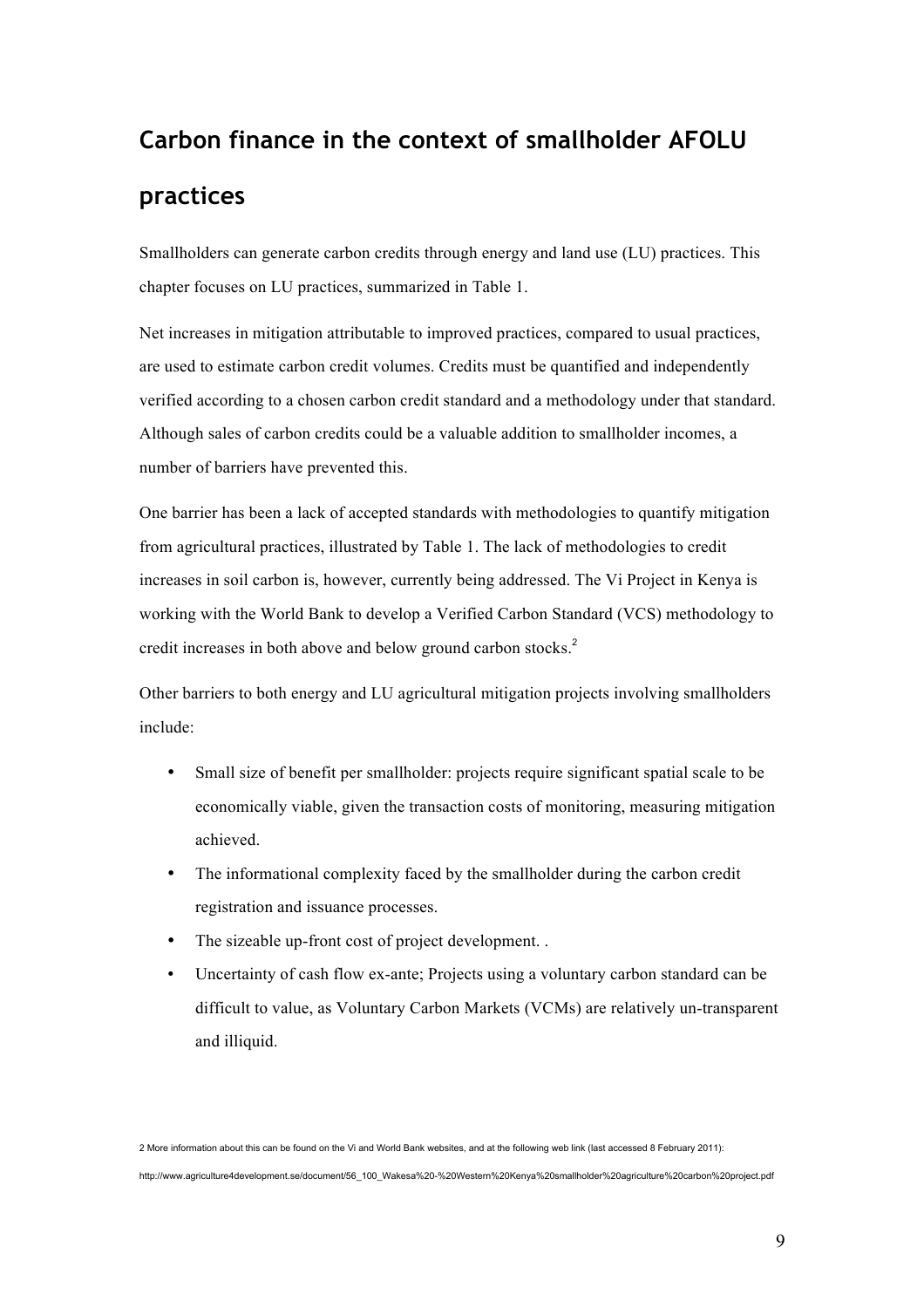| <b>Farm Practice</b>                                                   | Carbon<br>credits | Applicable<br>standard          | <b>Farm Practice</b>                                               | Carbon<br>credits | Applicable<br>standard        |
|------------------------------------------------------------------------|-------------------|---------------------------------|--------------------------------------------------------------------|-------------------|-------------------------------|
| Crop rotations and farming systems design                              |                   |                                 | Nutrient and manure management                                     |                   |                               |
| Improve crop varieties                                                 | X                 | N/A                             | Improve nitrogen (N) use<br>efficiency                             | X                 | N/A                           |
| Feature perennials in crop<br>rotations                                | L                 | CDM A/R,<br>VCS, Plan<br>Vivo   | Adjust fertilizer application to<br>crop needs                     | X                 | N/A                           |
| Use cover crops to avoid bare<br>fallows                               | X                 | N/A                             | Use slow release fertilizers                                       | X                 | N/A                           |
| Enhance plant and animal<br>productivity and efficacy                  | X                 | N/A                             | Apply N when crop uptake is<br>guaranteed                          | X                 | N/A                           |
| Adopt farming practices with<br>reduced reliance on external<br>inputs | X                 | N/A                             | Place N into soil to enhance<br>accessibility                      | X                 | N/A                           |
| Livestock management, pasture and fodder supply<br>improvement         |                   | Avoid any surplus N application | X                                                                  | N/A               |                               |
| Reduce lifetime emissions                                              | X                 | N/A                             | Manage tillage and residues<br>conservatively                      | X                 | N/A                           |
| Breed dairy for lifetime<br>efficiency                                 | X                 | N/A                             | Reduce unnecessary tillage using<br>minimum and no-till strategies | X                 | N/A                           |
| Breed and manage to increase<br>productivity                           | X                 | N/A                             | Maintaining fertile soils and restoring degraded land              |                   |                               |
| Plant deep-rooting species in<br>primary production                    | L                 | CDM A/R,<br>VCS, Plan<br>Vivo   | Re-vegetate                                                        | L                 | CDM A/R,<br>VCS, Plan<br>Vivo |
| Introduce legumes into<br>grasslands                                   | L                 | CDM A/R,<br>VCS, Plan<br>Vivo   | Improve fertility by nutrient<br>amendment                         | X                 | N/A                           |
| Prevent methane emissions<br>from manure heaps and tanks               | E                 | CDM, VCS,<br>Gold<br>Standard   | Apply substrates such as<br>compost and manure                     | X                 | N/A                           |
| Utilize biogas as a resource                                           | E                 | CDM, VCS,<br>Gold               | Halt soil erosion and carbon<br>mineralization by soil             | X                 | N/A                           |

# **Table 1 Mitigation options for Agriculture<sup>3</sup>**

3 Table adapted from Smith et al (2007)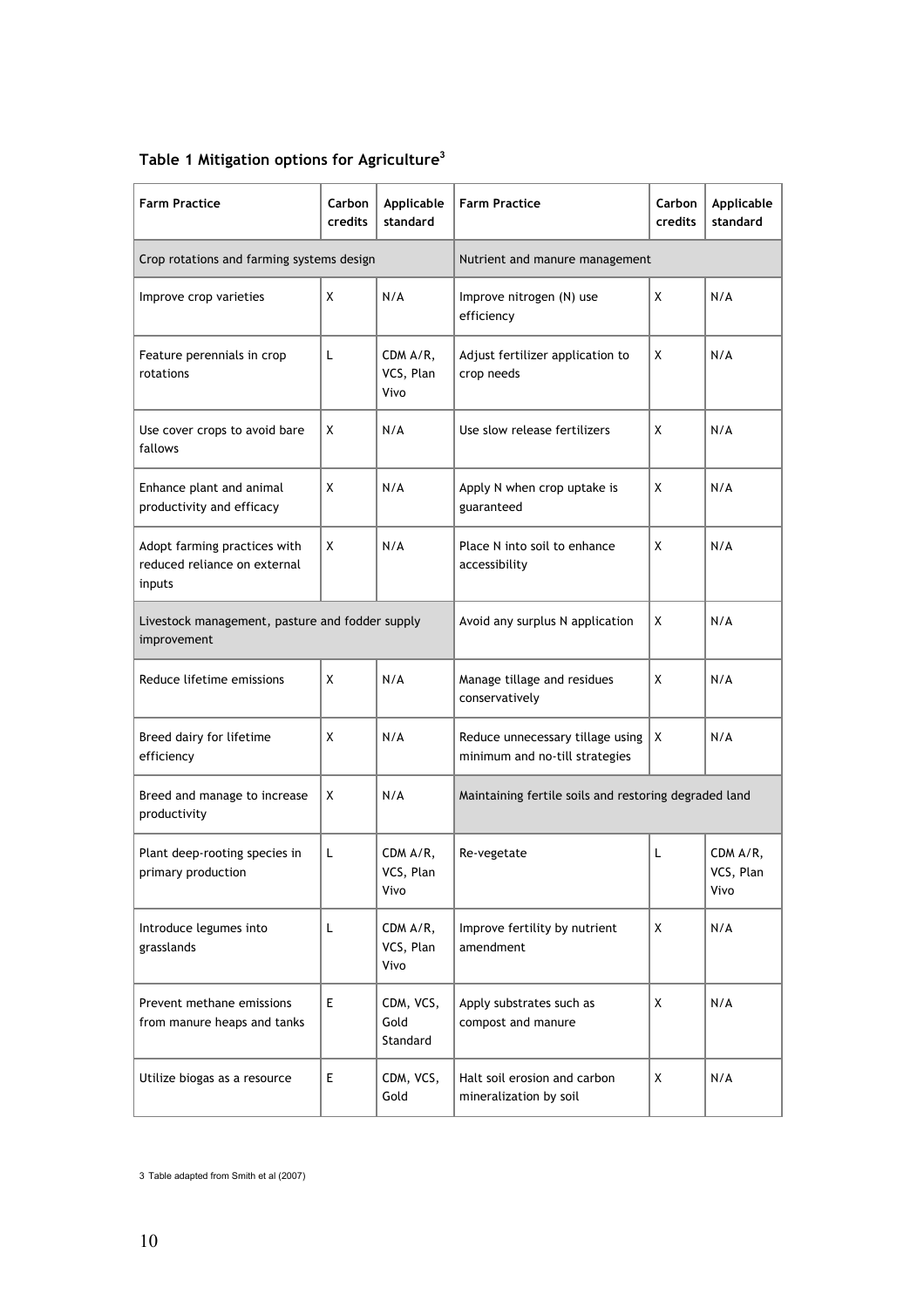|                                                                                                                                            |  |   | Standard                      | conservation techniques e.g.<br>reduced tillage, contour<br>farming, strip cropping and<br>terracing |   |     |
|--------------------------------------------------------------------------------------------------------------------------------------------|--|---|-------------------------------|------------------------------------------------------------------------------------------------------|---|-----|
| Compost manure                                                                                                                             |  | Е | CDM, VCS,<br>Gold<br>Standard | Retain crop residues as covers                                                                       | X | N/A |
|                                                                                                                                            |  |   |                               | Conserve water                                                                                       | X | N/A |
|                                                                                                                                            |  |   |                               | Sequester carbon by increasing<br>soil organic matter content                                        | X | N/A |
| $X = Not$ yet possible to generate carbon credits<br>Legend<br>$L =$ Generates LU credits<br>$E =$ Generates energy credits                |  |   |                               |                                                                                                      |   |     |
| Abbreviations<br>CDM A/R: Clean Development Mechanism, Afforestation / Reforestation methodologies<br><b>VCS: Verified Carbon Standard</b> |  |   |                               |                                                                                                      |   |     |

*Note: The table only refers to standards applicable in developing countries.*

Additional barriers faced by LU projects (listed as "L" in Table 1) include:

- Lumpy cash flows; carbon credits can typically only be sold after a minimum of five years of operation (and are generated only once every five years)<sup>4</sup>, whereas significant costs are incurred in this period. Credit volumes are relatively small in the first issuance periods.
- Demand is primarily from VCMs, where prices and demand are more uncertain.
- Engagement in a carbon credit project may reduce the already limited smallholders' land management options, which may be a dis-incentive.

4 An exception to this is the Plan Vivo standard, which does allow for significantly quicker crediting, but which suffers from relatively poor demand. More information on the Plan Vivo standard can be found at: www.planvivo.org and information on demand and prices can be found in: Hamilton, K., Peters-Stanley, M., and Marcello, T. 'Building Bridges: State of the Voluntary Carbon Markets 2010,' Ecosystem Marketplace, available from: http://foresttrends.org/publication\_details.php?publicationID=2433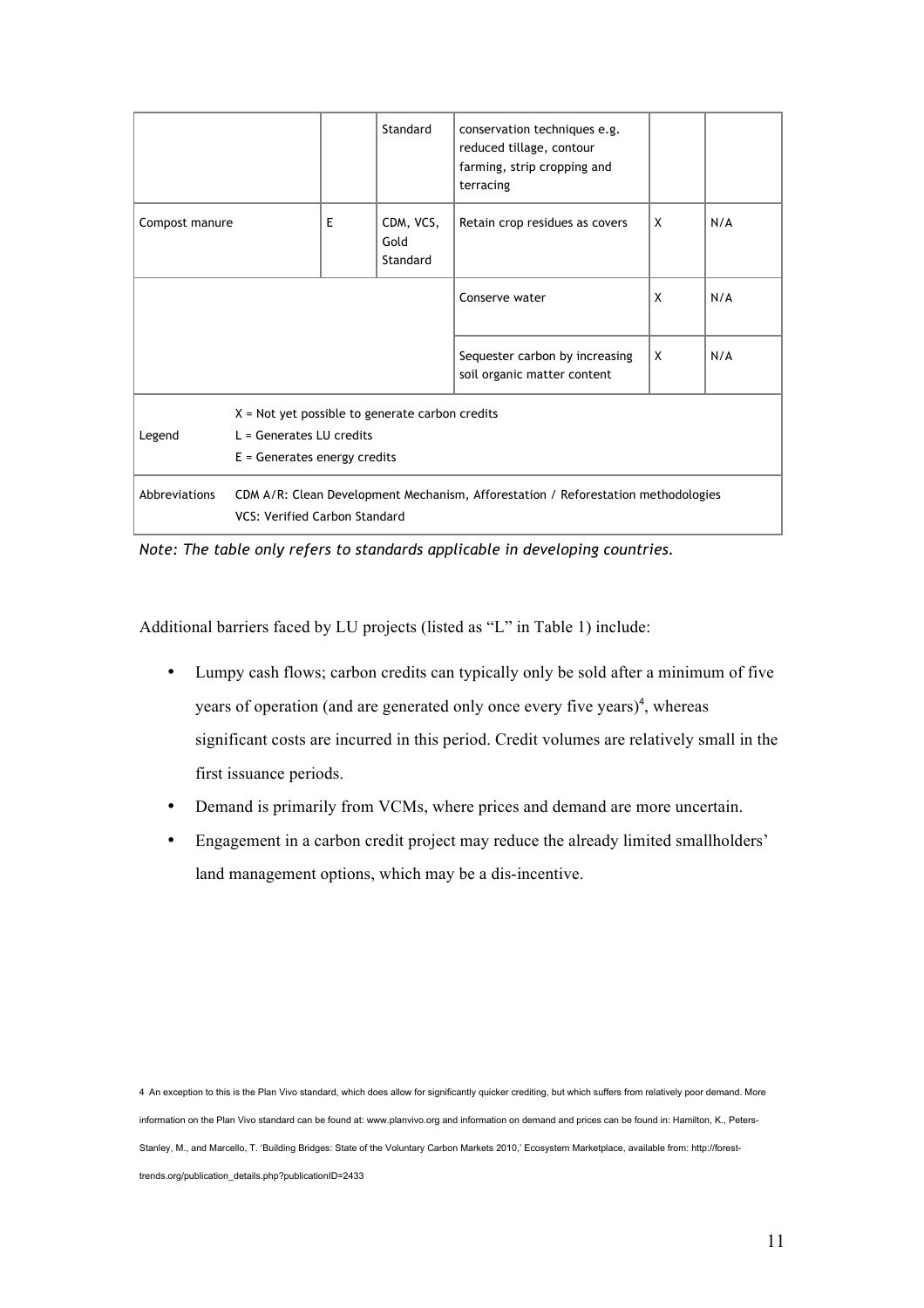# **Characteristics of smallholder agriculture finance in developing countries**

Many of the barriers to smallholder carbon credit mitigation projects are general issues associated with investing in smallholder agriculture, rather than carbon finance per se.

## **Markets and investments domestically driven and focused**

Most agricultural investments in developing countries are funded domestically (Ritchie 2010). These sources of capital can be classified as informal (personal loans from family members or informal lenders) or formal. Formal sources include trade credit (e.g. seed and subsidy programs) and commercial lending by banks. Non-domestic sources include loans associated with international agriculture companies, banks, donors and NGOs.

Formal financial agents can engage with smallholders in a variety of ways, broadly categorized into short and long term credit, provision of risk mitigation instruments, and equity. Table 2 summarizes formal financing types that are not associated with an aggregating institution, such as contract farming (including share cropping), or to production (trade credit). The cost of providing such capital varies depending on factors including duration and location. Monies can be distributed through a company, individual or cooperative.

Various smallholder categories exist, and access to capital tends to reflect the smallholders' producer category. It is also influenced by location and local infrastructure (physical, social, institutional). Smallholder production categories include production for:

- Subsistence, as opposed to sale.
- Sale in domestic markets as opposed to for export.
- Export, as part of an aggregating institution, or on a more individual basis, for example, through a local trader.

It may be easiest for smallholders producing for export, particularly those part of an aggregating institution, to access formal sources of capital. These may also be the most accessible, in terms of financing improvements to their management practices. It may be difficult to claim a premium for 'climate-friendly' agricultural products from smallholders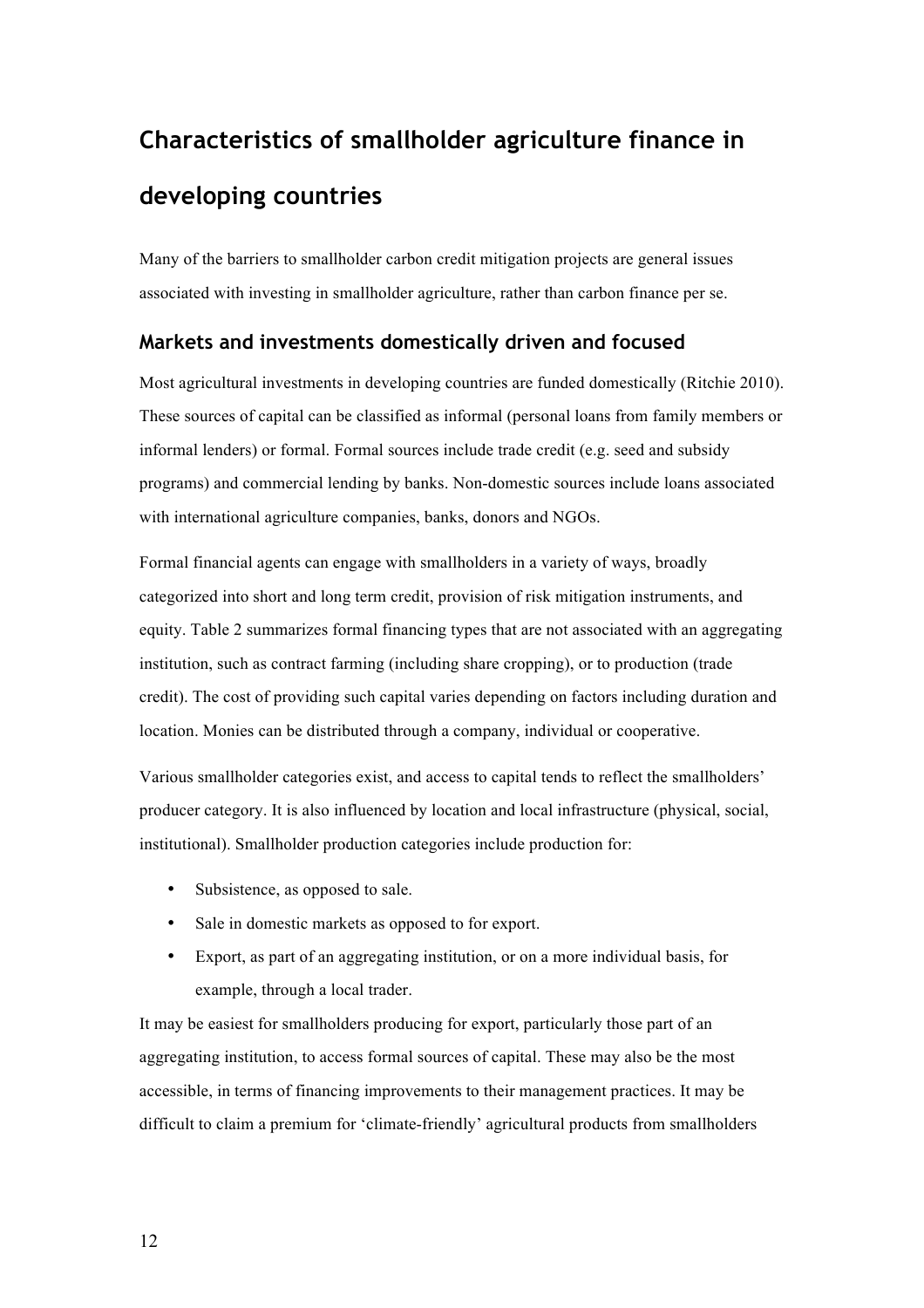who only supply their local markets, where customers typically are not in a position to pay a premium for 'sustainable' products.

| Financing type    | What is it?                                  | Example relevant to a<br>smallholder    | Example of requirements to<br>access, if available                              |
|-------------------|----------------------------------------------|-----------------------------------------|---------------------------------------------------------------------------------|
| Short-term credit | Loans with a                                 | Small loans to individual               | Group backing / good                                                            |
|                   | maturity $\leq 12$                           | based on personal profile               | personal reputation. May                                                        |
|                   | months                                       | e.g. to purchase a cow                  | require collateral e.g. bicycle                                                 |
| Long-term credit  | Loans with a<br>maturity of $> 12$<br>months | Larger bank loans e.g. for<br>machinery | More sizeable collateral<br>including future production,<br>land. Bank account. |
| Risk mitigation   | Insurance products,                          | Micro-insurance, weather-               | Reliable local weather data,                                                    |
| instruments       | savings                                      | based insurance                         | mobile phone                                                                    |
| Equity            | Ownership in a                               | Equity in a producer                    | Bank account, legally                                                           |
|                   | commercial company                           | organization                            | incorporated entity                                                             |

**Table 2 General agricultural finance categories**

## **Investments reflect stakeholders' risk and return profiles**

Investors pursue opportunities according to their specific goals. Investors pursuing riskier opportunities tend to require higher returns. Some investors may be subsidized by cheaper capital from multinational organizations, aid agencies or philanthropic sources. Geographically and sector diverse investors operate according to different social and environmental ideals. Investor interest is also heavily influenced by local government policies and practices, e.g. taxation, stability of rule of law, foreign exchange constraints.

Risk and return characteristics also vary according to smallholder type. Smallholders that are highly reliant on the land for their livelihood may strongly favour short-term returns, i.e. they apply a high discount rate to evaluate any new activity. They may also engage in many different income-generating activities, on and off the land, to diversify their incomes and minimize risk. Risk related to uncertain land tenure and availability of land may increase smallholder preference for quicker returns, rather than returns associated with more sustainable, long-term LU practices.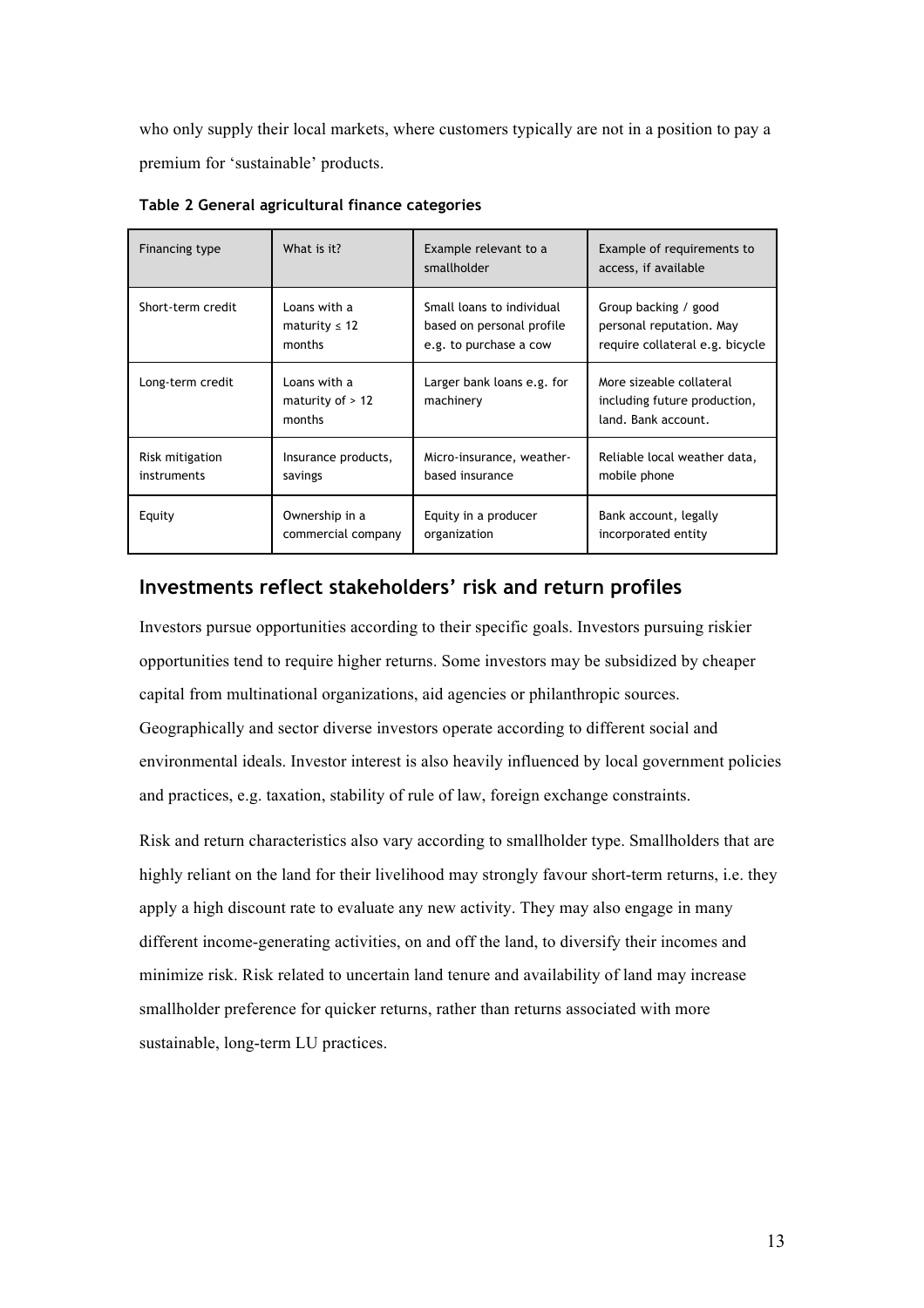'Sustainable agriculture' investments<sup>5</sup>, that maintain long-term productivity, may require significant upfront costs, potentially accompanied by a reduction in short to medium-term income. For example, it may take many years before benefits of new tree crops are realized. However, such an investment, once made, may translate into a lessened likelihood of abandonment by the smallholder. In order to be successful, payments must help smallholders overcome initial upfront costs, and reduce the short to medium term penalties associated with implementing a longer-term improved land management practice.

## **There may be additional risks associated with production for export**

Although farmers may receive higher prices for export crops, particularly for certified produce, risks may also increase. They may take on significant risk in committing to deliver a certain type and volume of produce, potentially diverting productive capacity away from directly feeding their family, and reducing income diversity (in terms of products and seasonality). By selling into markets with higher standards, they take on new and additional costs (and risk) associated with certification. This issue was encountered by DrumNet in Kenya, where a company buying produce from smallholders suddenly stopped doing so because of lack of compliance with new European import requirements. This forced producers to sell their product below expected price and they returned to their subsistence crops (Ashraf et al. 2010).

Carbon credits could be considered a form of export produce, and existing risks could be lessened or exacerbated by carbon finance. Risks could be exacerbated if the benefit associated with mitigation is only provided to the smallholder after credits are issued and if the smallholder has to bear upfront costs associated with developing a carbon credit project. The effect on smallholders depends on the basis on which benefits associated with mitigation are issued, e.g. payments made for changing practices versus for the production of specific

5 This paper defines 'sustainable agriculture' investment as investments in a 'integrated system of plant and animal production practices having a sitespecific application that will, over the long term: satisfy human food and fibre needs; enhance environmental quality and the natural resource base upon which the agricultural economy depends; make the most efficient use of non-renewable resources and on-farm resources and integrate, where appropriate, natural biological cycles and controls; sustain the economic viability of farm operations; and enhance the quality of life for farmers and society as a whole." US Congress 'Farm Bill' (Food, Agriculture, Conservation, and Trade Act of 1990 (FACTA), Public Law 101-624, Title XVI, Subtitle A, Section 1603 (Government Printing Office, Washington DC, 1990) NAL Call # KF1692.A31 1990).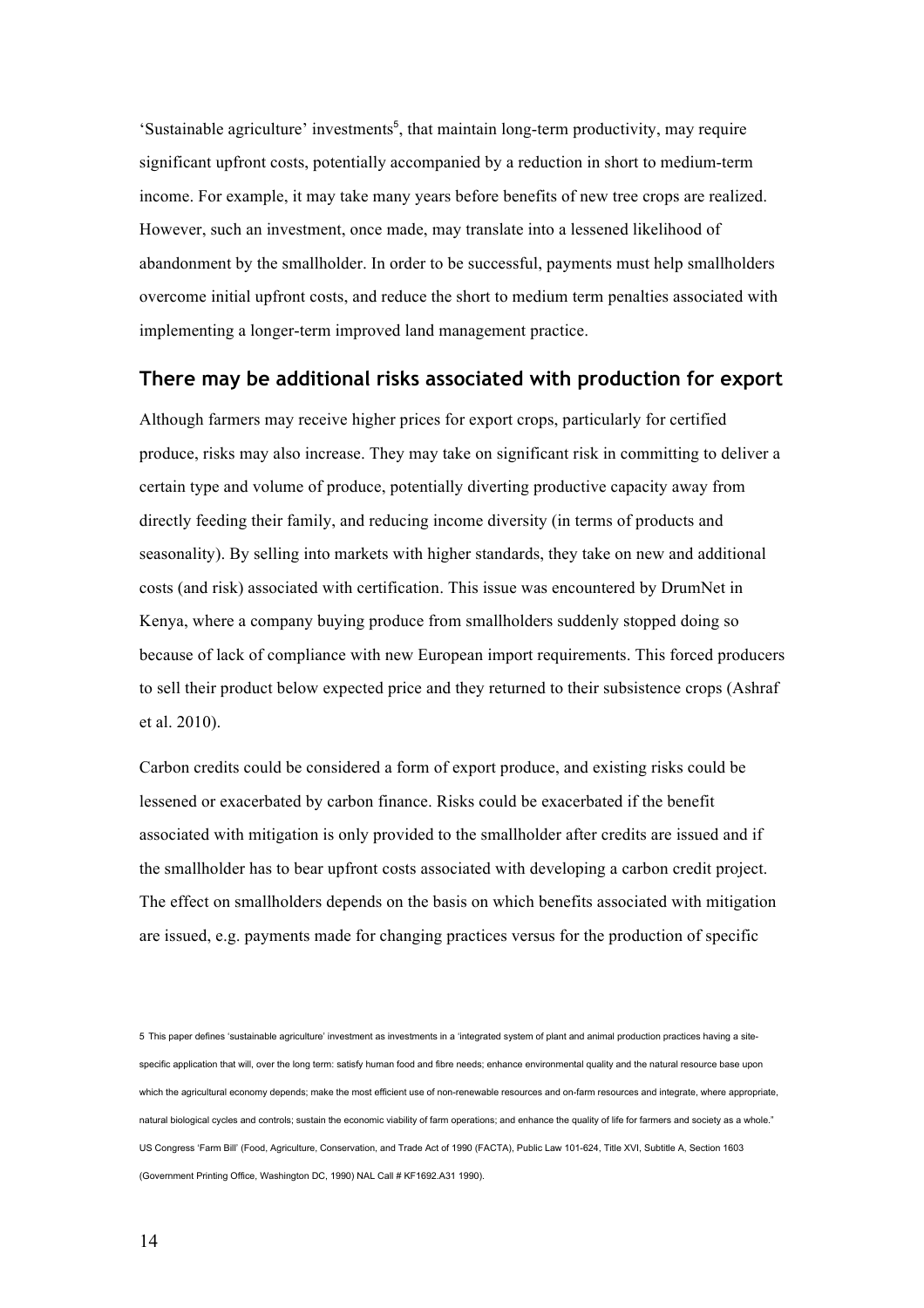carbon credit volumes. The form and timing of when carbon-related benefits are provided will influence smallholders' appetite for engaging in mitigation activities.

An example of how international commodity producers could facilitate mitigation is Cadburys, which is investigating if carbon credits could be used to help finance Ghanaian farmers in transitioning to shade grown, rather than un-shaded cocoa. However, this approach may be limited to a tree crops for which there is a robust market, and to companies that can afford the upfront cost of sustainability and that can pay for developing the carbon credit project.

# **Overlaps between financing for agricultural products and mitigation**

Profitability of both agriculture and carbon credit projects is a factor of production volumes, expected product prices and the size and timing of production costs. While there is some difference between specific barriers associated with improved and increased investment in smallholder agriculture and carbon credit projects, significant overlap exists. Figure 1 illustrates some of these overlaps. Selected the overlapping factors are described in the subsections below.



#### **Figure 1 Overlap of barriers to carbon and agricultural finance**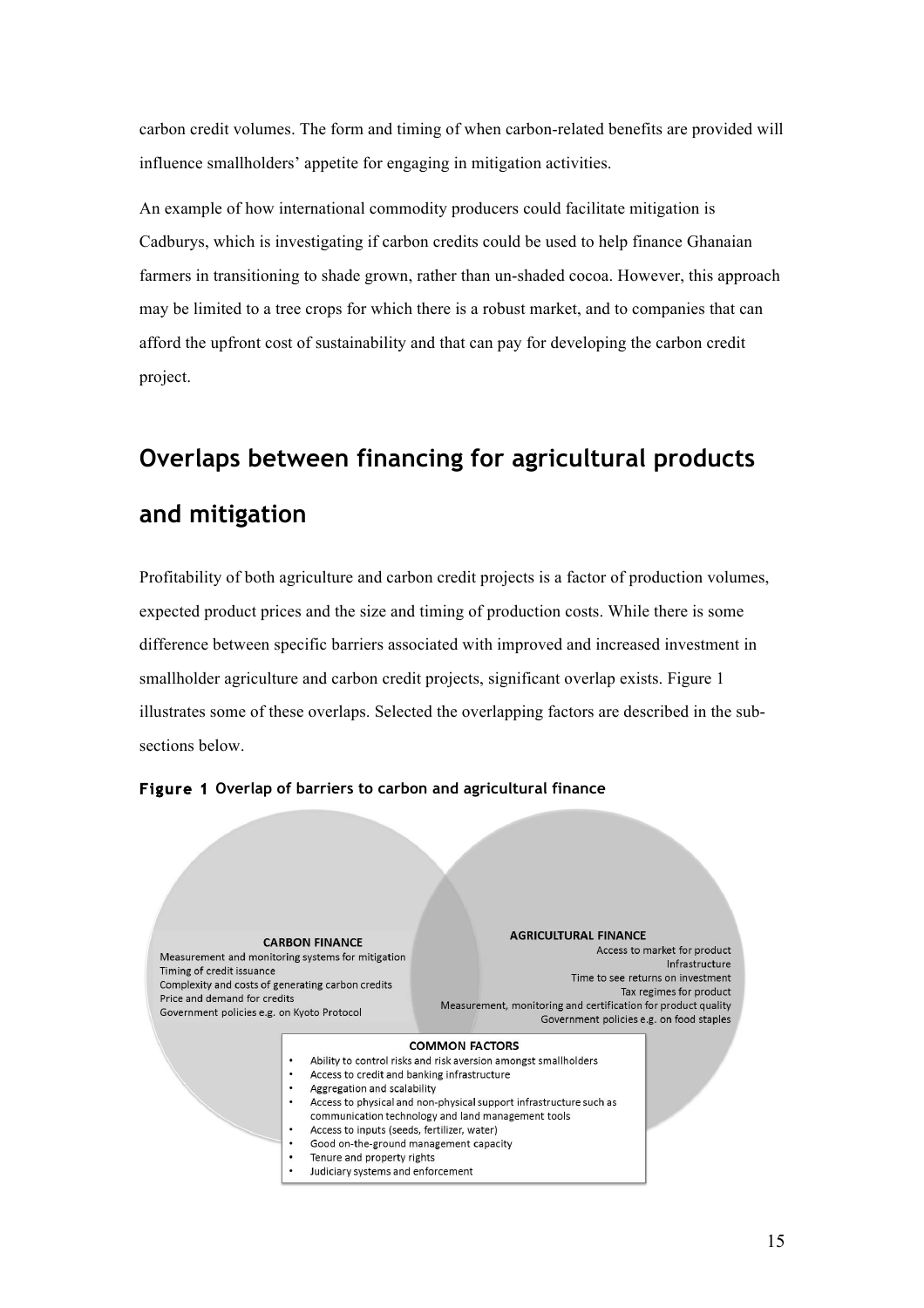### **Ability to manage risks**

The ability to control risks helps to smooth income. Smallholders may be sensitive to agricultural risks due to lack of income or food source diversity. They face risks related to production (e.g. adverse weather, pests), overdependence on a few crops, price volatility and changes to regulatory frameworks – for both agricultural products and carbon credits. Weather-related risks are likely to increase as a result of climate change.

Insurance and risk mitigation challenges are linked to infrastructure (e.g. weather stations), government policies and legislation (Kloeppinger-Todd and Sharma 2010). Large agricultural companies and investors control financial risks through expert credit evaluation systems, portfolio diversification, managing exposure limits, provisioning and hedging. These are not available to the smallholder.

Many smallholders rely on traditional coping methods and formal or semi-formal arrangements to manage financial risk e.g. social networks, informal loans, contract farming and sharing liability amongst a group. These methods are more limited in their ability to transfer and diversify risk and context sensitive. More formal risk mitigation methods e.g. insurance, tradable futures contracts<sup>6</sup> and guarantees are less readily available in developing countries. Combining micro-insurance with access to credit has demonstrated some successes, however this form of risk mitigation is still relatively new (Kloeppinger-Todd and Sharma  $2010$ ).<sup>7,8</sup>

Risk within a project should be transferred to the entity best able to control it. There are risks specifically associated with a carbon credit project (registration, monitoring, reporting and

6 Tradable futures contracts are standardized, transferable, exchange-traded contracts that require delivery of a commodity at a specified price, on an agreed future date.

7 Micro-insurance is defined as 'protection of low-income people against specific perils in exchange for a pre-specified payment determined in proportionate to the likelihood and cost of the risk involved and made in advance.' Definition from a presentation entitled 'Microinsurance markets: An Overview', presented by N. A. Fernando, Principal Finance Specialist (Microfinance), Asian Development Bank, Regional Workshop on Microinsurance Sector Development, Colombo, Sri Lanka, 28-29 June 2007. Available at: www.adb.org/Documents/Slideshows/Microfinance/Microinsurance-Sri-Lanka-Mission.pdf 8 For an example of a successful combined micro-insurance and credit scheme, see 'Microinsurance Matters' No. 9, 'Dry Day Weather Index Insurance' p. 4. November 2010. Available at: www.microensure.com/images/library/files/Newsletters/microinsurance\_matters\_issue\_9.pdf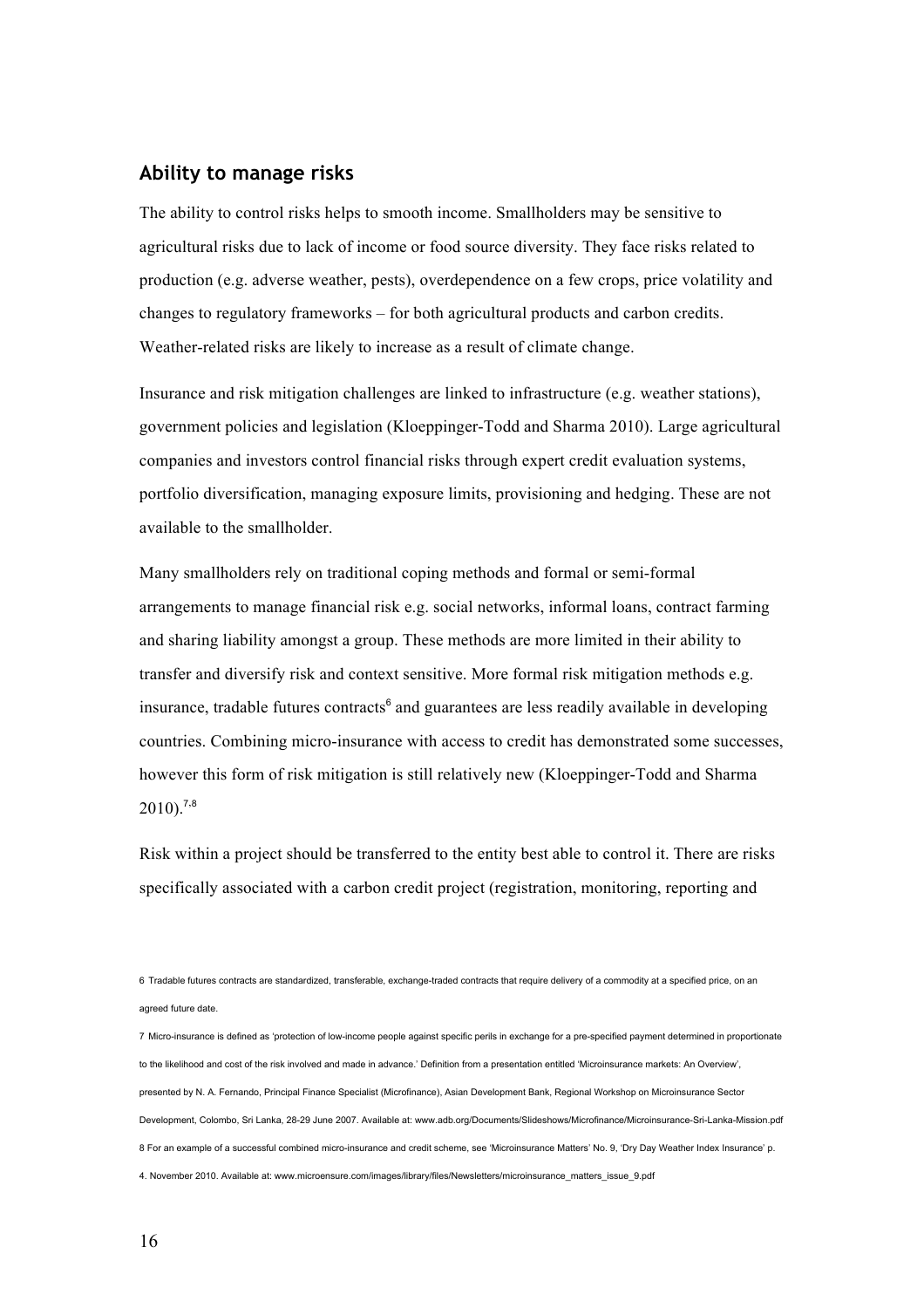verification), in addition to the general implementation risks mentioned above. The project developer, rather than the smallholder, is best equipped to manage specific carbon credit project risks.

Links to adaptation and resilience programs could also be explored. For example, a program to develop increased smallholder resilience could support a third party insurer to provide affordable insurance against non-controllable risk related to climate change. Access to low cost insurance could encourage the smallholder to invest in mitigation and at the same time increase their resilience to climate change, an example of this could be ENSO insurance offered in Peru (Skees and Collier 2010).

#### **Box 1 The risk trap for subsistence smallholders (Doran et al. 2009)**

'The cash-flow and risk-management needs of agriculture-dependent households prevent most smallholders from allocating capital sources towards more specialized and profitable production activities for market. Most rural households operate tiny land holdings (less than 2 Ha) for a range of subsistence production activities and they diversify their income sources across farm and non-farm economic activities. They tend to favor low-risk, low-return crops that do not require significant investment in inputs but are more robust even in unfavorable weather and soil conditions. For example, 1 Ha of maize, which requires several applications of (costly) fertilizer, can yield 3x as much as 1 Ha of millet or sorghum. A study in Kenya found that less than one-half of farmers who intended to invest in fertilizer actually did so even though fertilizer increases yield returns up to 36% over several months. For cash constrained households, the security of a sub-optimal supply of food is frequently the only rational option. This subsistence approach to farming minimizes demand for external capital and its potential returns.'

## **Access to inputs**

Access to credit and banking infrastructure can help smallholders reduce risk, manage cash flows and invest in increased productivity. Risk and credit issues are interlinked. Credit worthiness is, for example, evaluated on the basis of repayment capacity and assets (collateral). Seeds, fertilizers and equipment also require either cash or forms of credit. Table 3 describes some of the commercial credit sources – note that it excludes informal sources.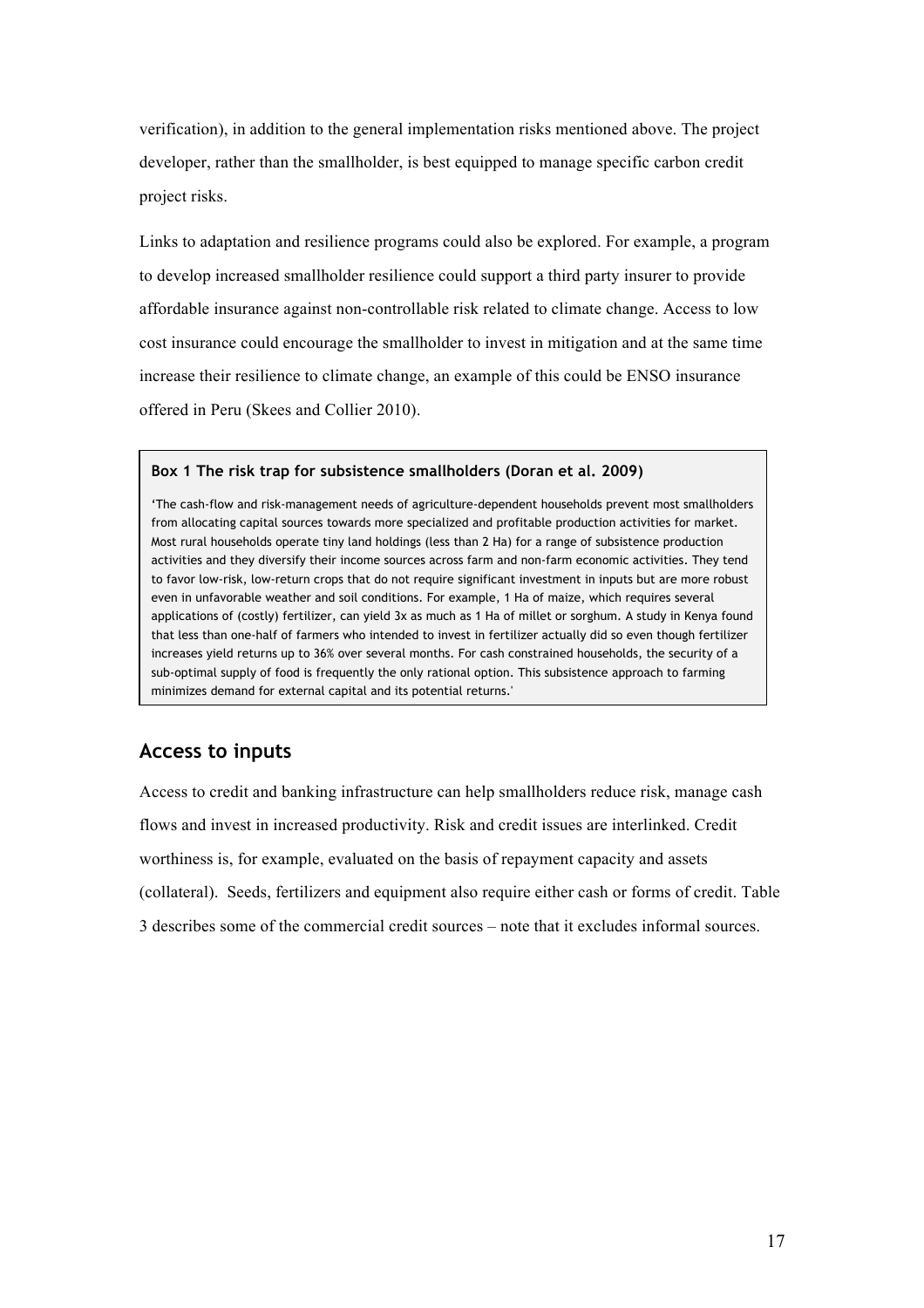# **Table 3 Overview of credit sources**

| Provider                                                 | Description                                                                                                                                                        | <b>Issues</b>                                                                                                                                                                                                                                                                      |
|----------------------------------------------------------|--------------------------------------------------------------------------------------------------------------------------------------------------------------------|------------------------------------------------------------------------------------------------------------------------------------------------------------------------------------------------------------------------------------------------------------------------------------|
| Local bank                                               | A bank with significant<br>operations in the country.                                                                                                              | Many are not active in rural areas, e.g. local banks in sub-<br>Saharan Africa allocates on average less than 8% of their<br>lending to agriculture.* Where such lending takes place it<br>is typically targeted to high value export crops.**                                     |
| Agricultural bank                                        | Specialized bank lending<br>money to farmers,<br>typically over long time<br>periods and at low<br>interest rates. May be<br>government subsidized.                | Few successful agricultural banks exist and many are<br>Government controlled. They may only invest in projects<br>of a certain size or producing a particular product - this<br>may exclude smallholders.                                                                         |
| Microfinance<br>Institution (MFI)                        | Organization providing<br>small, short-term loans to<br>individuals.                                                                                               | Have traditionally not been active in rural areas as they<br>thrive on attaining a certain scale. Lending is typically to<br>an individual, rather than for specific production<br>outcomes.                                                                                       |
| Public sector<br>credit (local<br>Government)            | Credit, and other<br>resources such as seeds<br>are provided below<br>market rates by the<br>government.                                                           | This is hostage to government policies and management<br>infrastructure. Long term sustainability may be an issue.                                                                                                                                                                 |
| Rural financial<br>cooperatives                          | This can refer to several<br>models, including Village<br>Savings and Loans<br>Associations (VSLA) and<br>Self Help Groups.                                        | Success depends on interest rates charged, to whom loans<br>are provided and on what terms and how funds are<br>distributed. A poorly diversified customer base may<br>increase risk, governance and management may be poor<br>and the facility vulnerable to liquidity shortages. |
| Trade credit<br>(from company<br>purchasing<br>products) | Financing based on the<br>product value chain, for<br>example a processing<br>company lending to a<br>producer and recouping<br>the loan upon product<br>delivery. | Limited flexibility and funds are tied to the product, this<br>may be open to misuse by the credit provider.                                                                                                                                                                       |
| Socially<br>Responsible<br>Investor (SRI)                | Investors seeking social<br>and environmental<br>outcomes as well as<br>financial returns.                                                                         | These investors typically require a minimum return<br>(although this may be lower than normal investors). They<br>require a minimum deal size and tend to invest in the<br>generation of a specific product. Investment that is<br>subsidized may not be sustainable.              |
| Carbon financier                                         | Investment is based on<br>expected carbon credit<br>revenues.                                                                                                      | Requires a minimum scale, for example in terms of number<br>of participating households and tons of carbon mitigated.<br>Carbon financiers are also influenced by fund life and the<br>timing of market demand, e.g. associated with length of a<br>commitment period.             |

18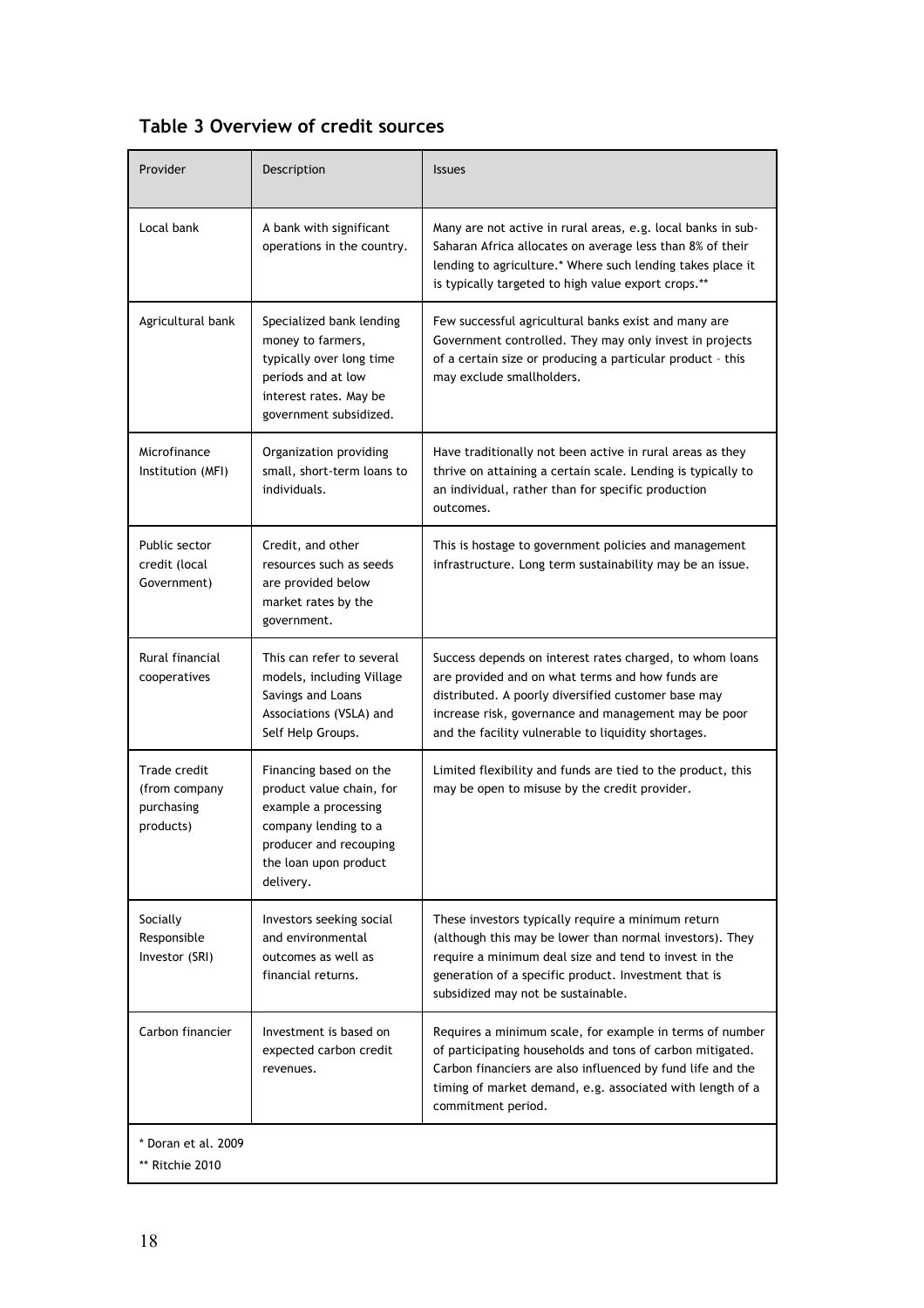Various actors have a role to play in improving access to both agricultural and financial inputs. Fertilizer companies are, for example, repackaging products to make them more accessible to smallholders. Mobile telephone banking is helping smallholders to access microinsurance. Aggregation is important in improving access, e.g. by making leasing of farm tools to make them more affordable and by pooling collateral necessary to purchase infrastructure. Government policies could help improve access to inputs, including credit, e.g. by developing credit bureaus and property registries, information technology infrastructure to support monitoring and gather weather data, financial education and development of risk transfer mechanisms and guarantees. Mainstreaming recognition of other sources of collateral, including warehouse receipts, accounts receivable, equipment, standing crops and livestock are also necessary. Carbon credit purchase contracts could, for example, be a form of collateral.

## **Aggregation**

Aggregation, for example through farmer cooperatives, can improve access to resources including credit and risk mitigation products and can increase bargaining power. Investors for both carbon credits and agricultural products require a minimum scale of operation to justify time, effort and costs associated with making an investment.

Commercially viable models do exist for engaging smallholders, but require aggregation to help reduce barriers to inputs (credit, fertilizer, seeds etc.), access markets and infrastructure. Group members can, for example, guarantee each others' loans, and group purchase agreements with buyers can help increase access to seeds and fertilizer.

The Chiansi irrigation project in Zambia developed by InfraCo (Palmer et al. 2010) provides an example of how benefits can be increased through aggregation. 'Patient capital' and an appropriate benefit-sharing model were used to overcome investment barriers, including high up-front costs, long payback periods and a perception of high risk by investors. This concept of developing appropriate local benefit sharing models with 'patient capital', '…'*long-term, subordinated capital invested at sub-commercial cost, which is used to fund the one-off startup costs and part of the cost of the very long-life assets'* (Palmer et al. 2010) could be an interesting model to examine to in the context of mitigation.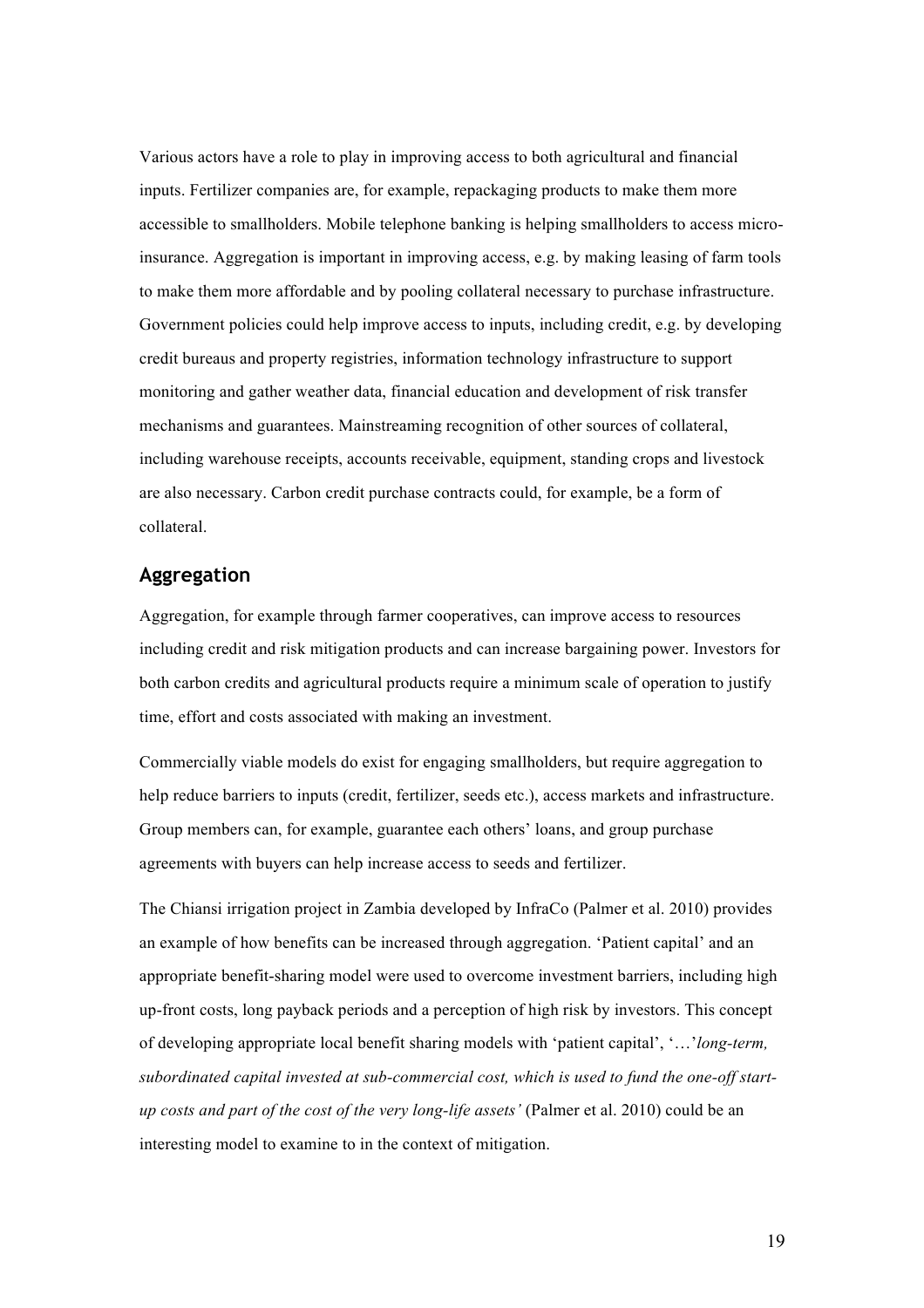Business models to engage smallholders through different aggregation models are summarized in Table 4 (Cotula and Vermeulen 2010). Many variations of these models exist. Note that the terms 'out-grower scheme' and 'contract farming' are used interchangeably and describe a situation where a smallholder has a contractual relationship with a purchaser of agricultural goods. The smallholder is paid for production and may as part of the deal get access to production-increasing goods and services including improved seed varieties, credit or storage facilities.

| Model                                                 | Sub-model                                                                                                                                                                                                                                                                     | Description                                                                                                                             |  |  |
|-------------------------------------------------------|-------------------------------------------------------------------------------------------------------------------------------------------------------------------------------------------------------------------------------------------------------------------------------|-----------------------------------------------------------------------------------------------------------------------------------------|--|--|
| Driven by smallholders                                |                                                                                                                                                                                                                                                                               |                                                                                                                                         |  |  |
| Cooperatives and<br>farmer controlled<br>institutions | Associations, trusts,<br>Formalized groups of smallholders that have legal<br>enterprises, cooperatives,<br>standing. Many different structures exist depending<br>farmer owned companies<br>on the institutions purpose, e.g. marketing agency<br>vs. producers cooperative. |                                                                                                                                         |  |  |
| Contract farming                                      | N/A                                                                                                                                                                                                                                                                           | Smallholders group together to lease land to a third<br>party, for example to a commercial farm manager.                                |  |  |
|                                                       | Driven by third-party such as an agribusiness company or exporter                                                                                                                                                                                                             |                                                                                                                                         |  |  |
| Contract farming                                      | High centralized                                                                                                                                                                                                                                                              | Institution that buys from a large number of<br>smallholders and imposes demands on produce<br>quantity and quality                     |  |  |
|                                                       | Nucleus estate                                                                                                                                                                                                                                                                | Institution that buys through a centralized model,<br>combined with a nucleus estate managed by the<br>institution.                     |  |  |
|                                                       | Multipartite                                                                                                                                                                                                                                                                  | Joint venture (JV) between a third party and a local<br>entity representing smallholders and in contractual<br>relationships with them. |  |  |
|                                                       | Informal                                                                                                                                                                                                                                                                      | Verbal purchase agreements, usually completed on<br>a seasonal basis.                                                                   |  |  |
|                                                       | Intermediary                                                                                                                                                                                                                                                                  | Institution that has a contract with an intermediary<br>who signs up individual smallholders.                                           |  |  |
| Tenant farming or<br>share cropping                   | N/A                                                                                                                                                                                                                                                                           | Contracting of smallholders to manage land owned<br>or leased by a third party.                                                         |  |  |

| Table 4 Overview of aggregation models |  |  |
|----------------------------------------|--|--|
|----------------------------------------|--|--|

Formal credit attached to the supply chain, through one of the aggregation models described in Table 4, has been the dominant source of working capital for smallholders (Doran et al.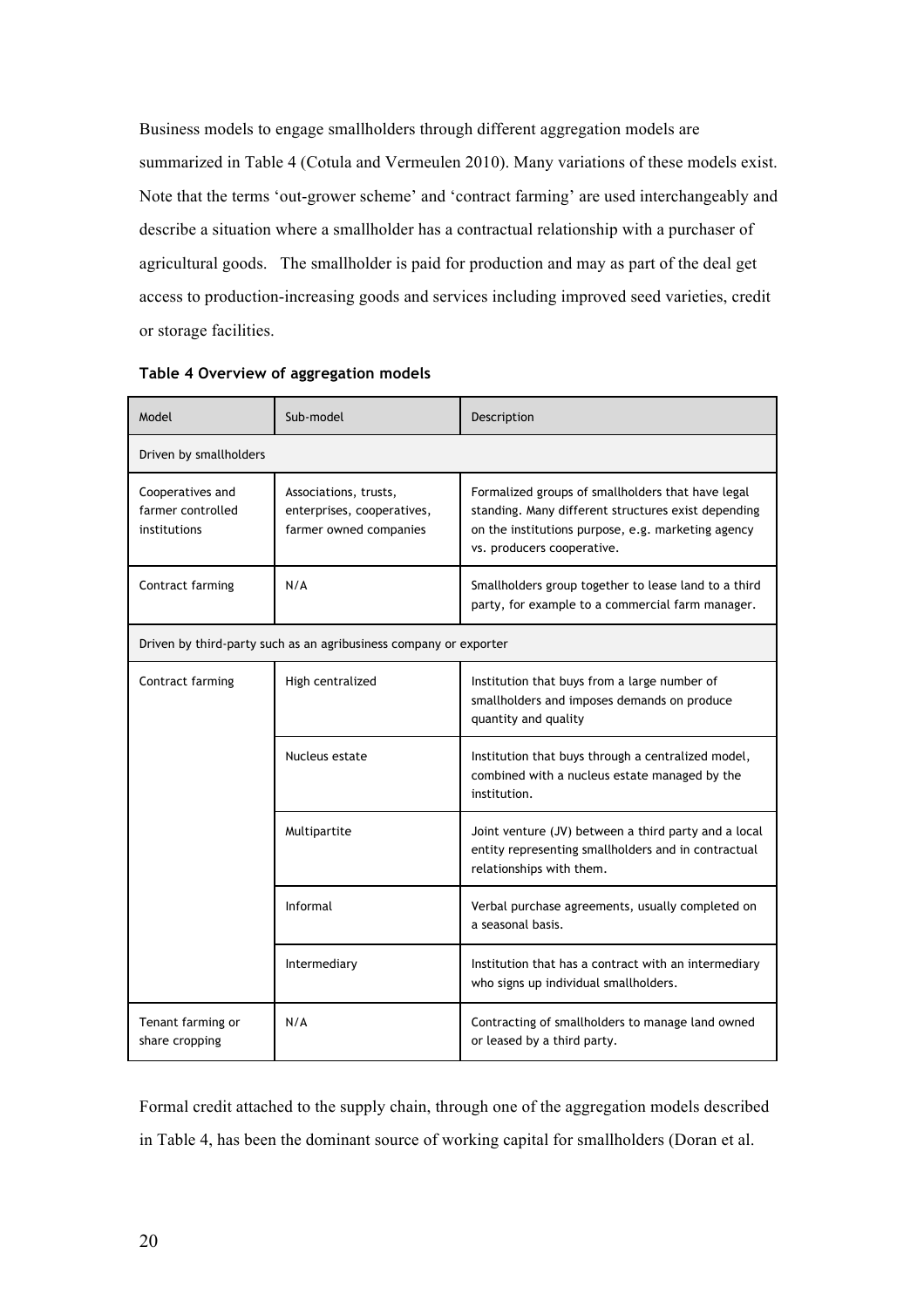2009). However, the reach of formal credit to smallholders has been hampered by lack of organization, transparent pricing and fragmentation (van Empel 2010).

Despite their diversity, aggregation models have some common ingredients for long-term success, including:

- Clear participation criteria for the farmers e.g. minimum landholding size, demonstration of sufficient entrepreneurial spirit or engagement, basic understanding of business planning and farm management skills;
- Transparent terms of reference for the product, e.g. describing quality requirements, pricing arrangements and services provided such as input, credit and extension services;
- Trust between parties in the model, for example established in agreed codes of conduct;
- Registration and record keeping.

## **Best practices and capacity**

Many smallholders lack access to extension services that could help them improve yields without increasing costs. Such services may be paid for by the farmer (privately), an NGO or the government or provided by the aggregating entity. NGOs such as Land O'Lakes have been instrumental in providing extension services but the sustainability of this provision may be an issue. Information technology may help to overcome some of these barriers, e.g. by providing advice via text messages. It is likely that both carbon credit project developers and agricultural investors will have to invest in improved extension services to train smallholders.

# **Tenure, property rights and enforcement**

Tenure and property rights are often unclear – in the context of agricultural production and carbon credits. Various access and user rights may be attached to the land, these may be allocated to parties other than the landowner. Improper consideration of tenure issues may exacerbate inequality within the community and lead to conflict, compromising investment returns. Differences in rights to below and above ground carbon can also be unclear. Enforcement of rights including proper arbitration processes for dispute resolution processes (DRPs) may also be lacking. DRPs must be transparent, accessible and must not be too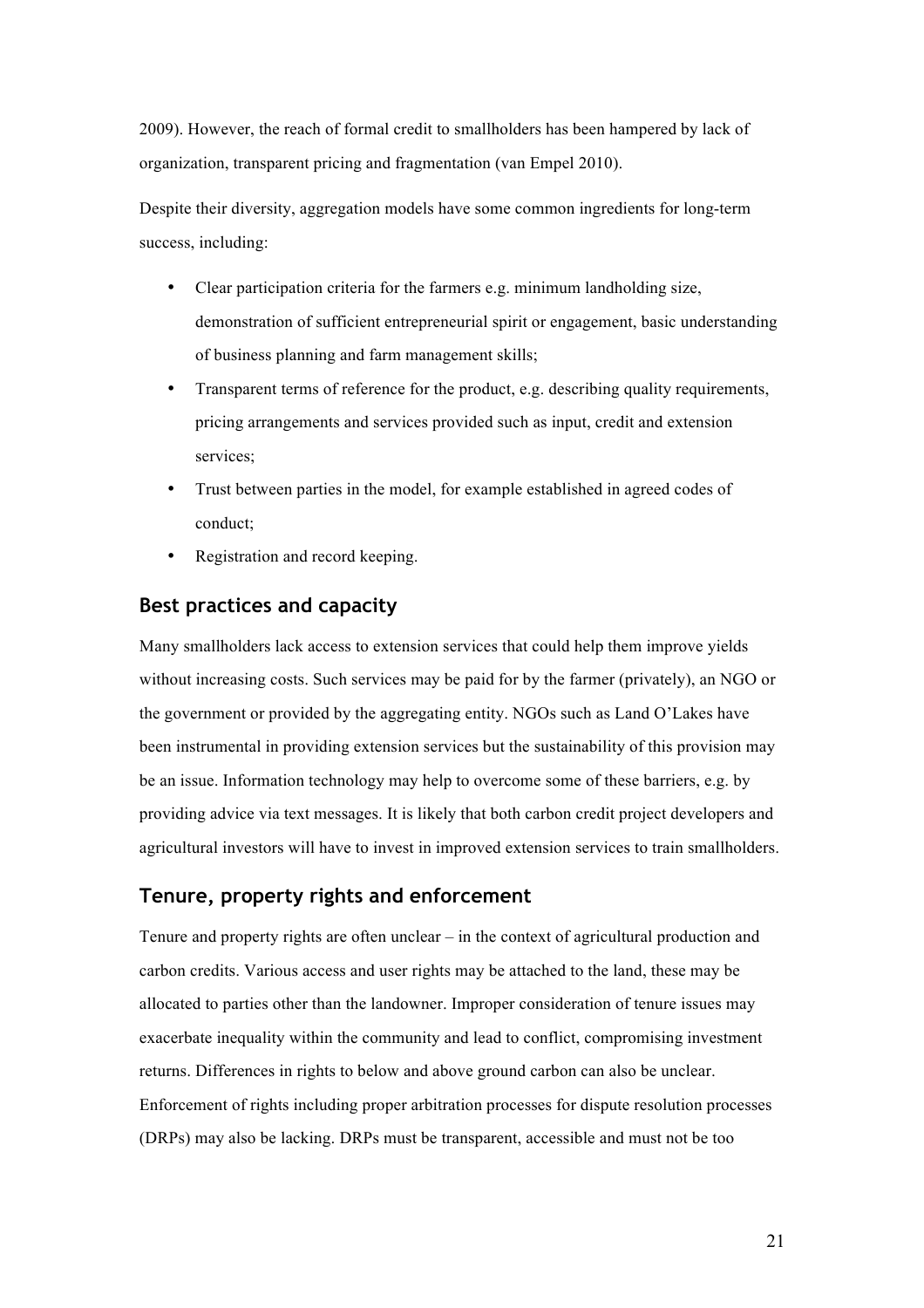lengthy in order to encourage investment. For example, Indonesia is considering establishing 'Green Benches' to tackle disputes arising as a result of carbon-related investments.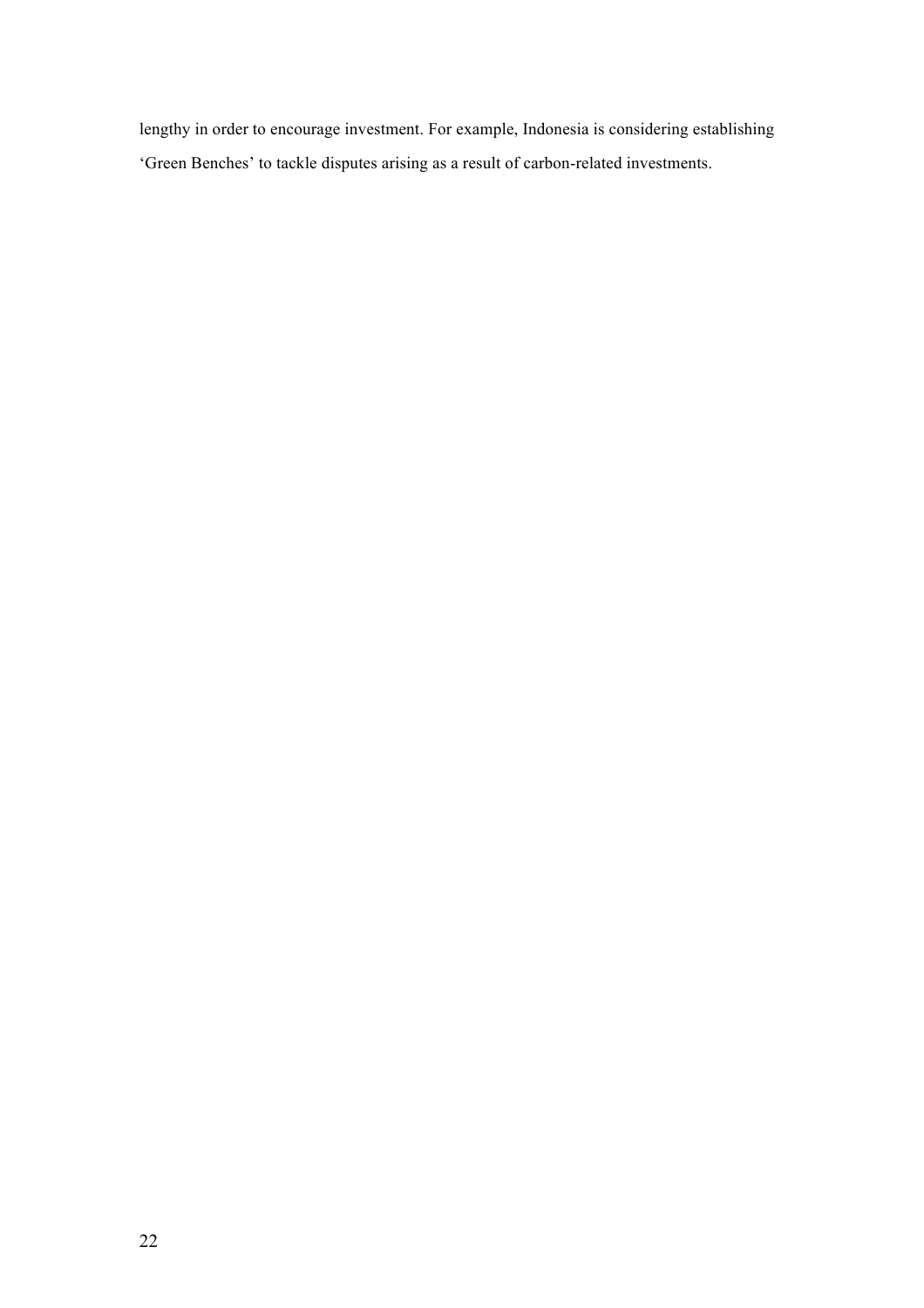# **Conclusions**

Existing carbon finance approaches, with their complex procedures, unpredictable and often long payback periods are exacerbated by existing agricultural finance barriers. Financing barriers faced by smallholders are more fundamental to address than barriers specifically related to carbon credit development. If designed correctly, carbon finance could reduce some of these hurdles by providing revenue diversification tied to sustainable practices and by encouraging aggregation which could increase the accessibility of services and products. The forms of carbon finance which will be most appropriate to smallholders will likely be those which particularly target improving their long- term productivity while at the same time increasing mitigation (and resilience).

Agricultural mitigation finance could result in win-win situations for smallholders. However, the profitability of pure agricultural carbon projects involving smallholders is often too low to be of interest. It may therefore be necessary to design carbon finance in such a way that it helps to bridge the gap until the project becomes economical.

Recommendations to various groups for developing win-win approaches that address smallholder financing (and carbon finance) barriers are given below:

## **Governments, multilaterals and donor agencies**

- Develop sectoral approaches e.g. Nationally Appropriate Mitigation Activities (NAMAs) encouraging smallholders to adopt improved practices by providing trade credit and adopting legislation requiring banks to lend to Small and Medium sized Enterprises (SMEs) that promote climate friendly agriculture, subsidizing certification;
- Support infrastructure development that improves smallholders' access to financial inputs (e.g. credit bureaus, weather stations);
- Support controlled productivity gains e.g. access to input through broad coinvestment subsidies;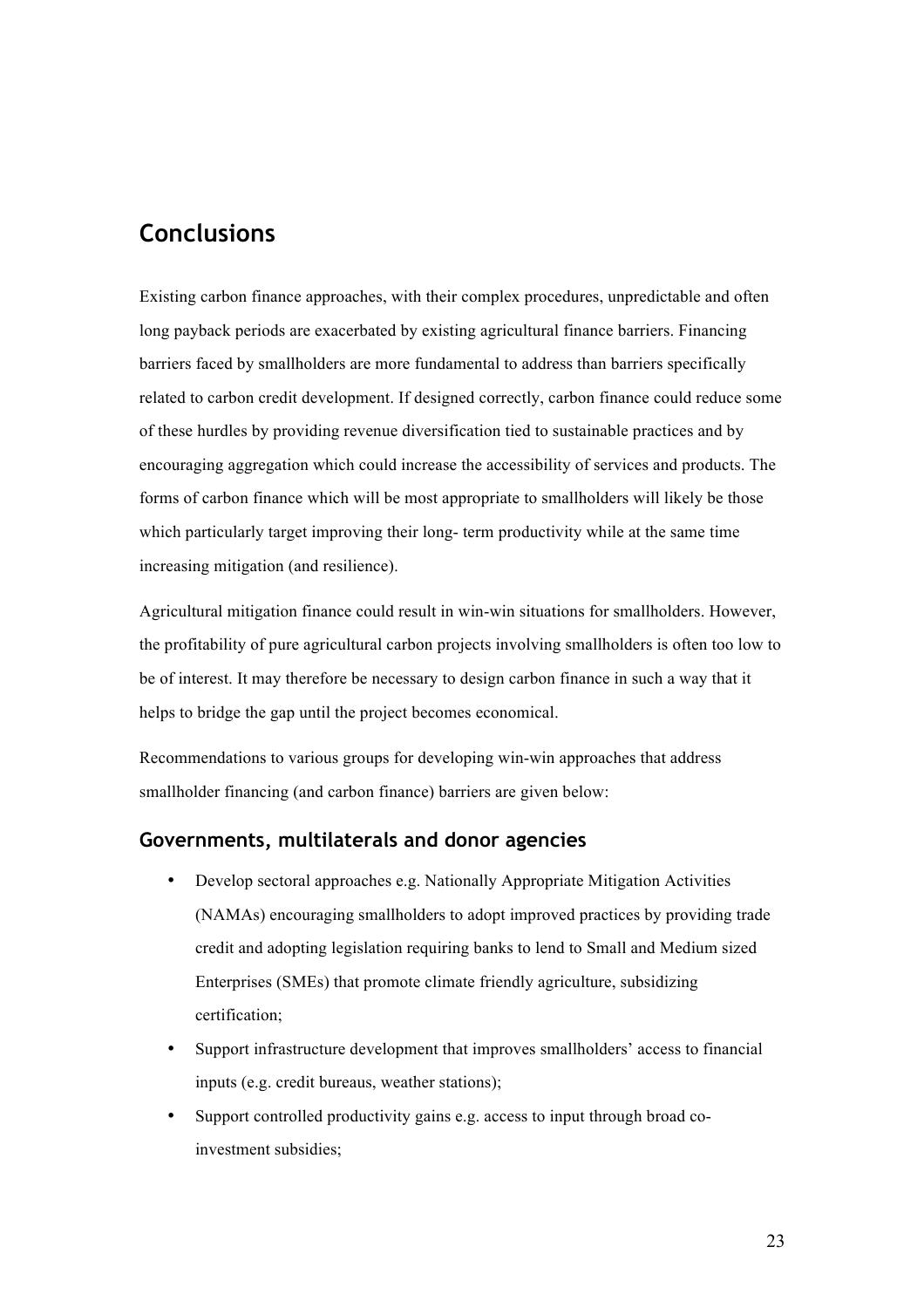- Evaluate government policies e.g. taxation to encourage increased investment in improved smallholder agriculture;
- Re-examine trade rules that act as barriers to agricultural producers in developing countries and 'climate friendly' labelling;
- Develop private public partnerships catalyzing improved investment in agriculture such e.g. leveraging 'patient capital' and credit guarantee facilities. An example of this is the US\$10m guarantee facilities developed by AGRA and its partners;
- Support pilots that promote improved agricultural practices.

## **Companies, including investors and banks**

- Test the application of carbon as an additional revenue stream in existing smallholder production systems;
- Develop new products that can be used by smallholders to overcome barriers, e.g. M-PESA, the Kenyan mobile payment system;
- Test the use of new forms of collateral e.g. carbon credit purchase contracts;
- Help leverage and invest 'patient capital'.

## **NGO and research organizations**

- Explore opportunities for adding a mitigation element to existing private and public extensions services (e.g. piggybacking on PepsiCo's Indian distribution system);
- Develop and test instruments to help farmers overcome barriers, e.g. risk mitigation instruments, securitization of future carbon revenues;
- Facilitate aggregation, e.g. support the building of farmers' organizations, act as a trusted intermediary.

The barriers that must be overcome are fundamental to the livelihoods of many, and go far beyond carbon finance issues, although significant overlap is acknowledged. By tackling these barriers, it may be possible to unlock some of the potential mitigation from agriculture. Vice-versa, 'fit-for-purpose' carbon finance for mitigation could help to overcome some existing barriers faced by smallholders. In designing fit-for-purpose carbon finance, emphasis must be on overcoming these fundamental, traditional barriers faced by smallholders and to financing sustainable agriculture in general, rather than on generating discrete units of mitigation.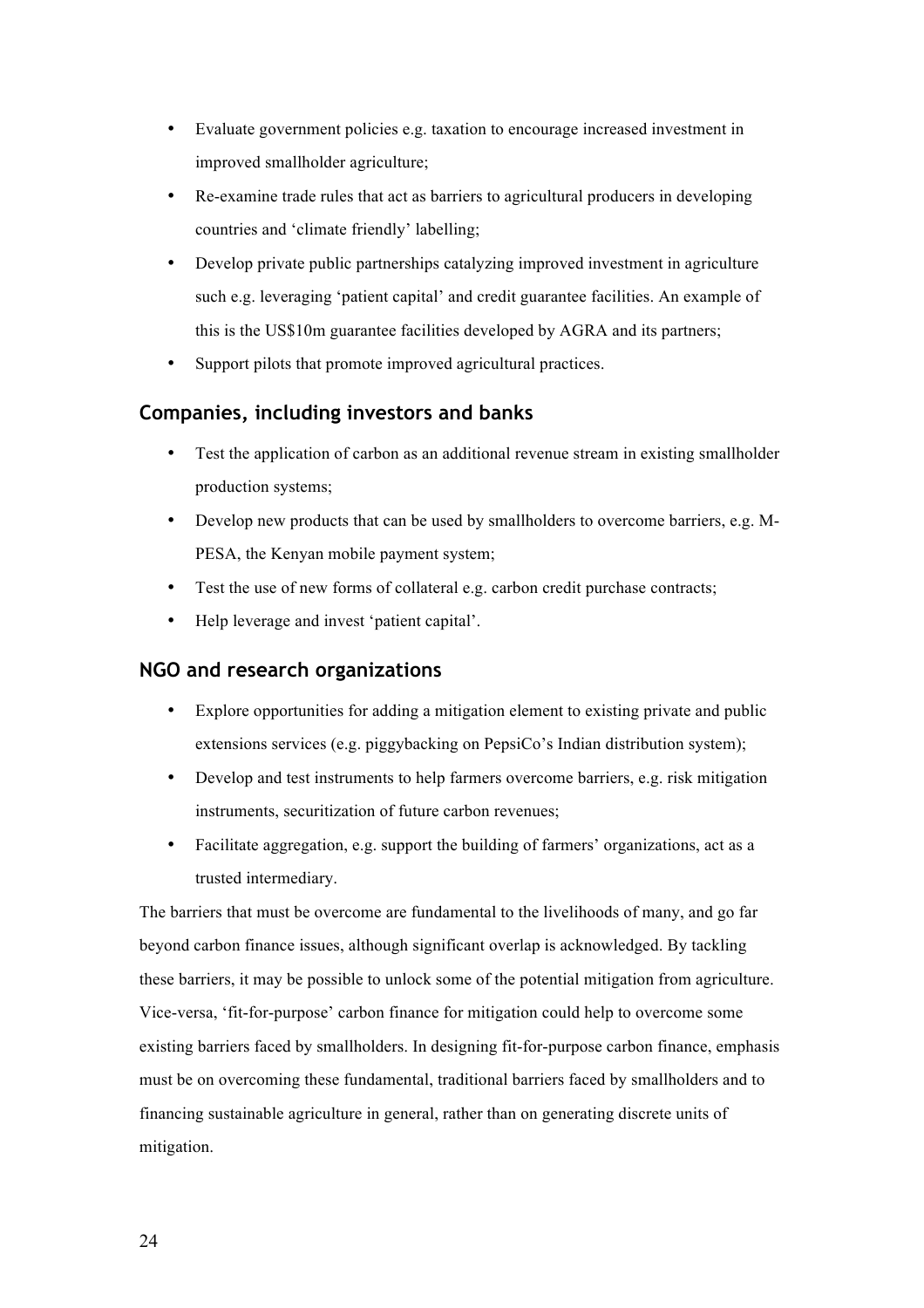# **References**

- Ashraf N, Giné X, Karlan D. 2010 *Finding missing markets (and a disturbing epilogue): Evidence from an export crop adoption and marketing intervention in Kenya*. Washington, DC:World Bank.
- Campaigne J, Rausch T. 2010. *Bundling Development Services with Agricultural Finance: The Experience of DrumNet*. IFPRI & World Bank.
- Cotula L, Vermeulen S. 2010. *Making the most of agricultural investment: A survey of business models that provide opportunities for smallholders*. IIED & FAO.
- Doran A, McFadyen N, Vogel RC. 2009. *The Missing Middle in Agricultural Finance: Relieving the capital constraint on smallholder groups and other agricultural SMEs*. OXFAM GB: England.
- Palmer K, Parry R, MacSporren P, Derksen H, Avery R, Cartwright P. 2010. *Chiansi irrigation: Patient capital in action*. InfraCo.
- Kloeppinger-Todd R, Sharma M. 2010. *Innovations in rural and agriculture finance*. Washington, DC: World Bank.
- Ritchie A. 2010. *Community-Based Financial Organisations: Access to Finance for the Poorest*. Washington, DC: World Bank.
- Skees JR, Collier B. 2010. *New Approaches for Index Insurance: ENSO Insurance in Peru*. Washington, DC: World Bank.
- Smith P, Martino D, Cai Z, Gwary D, Janzen H, Kumar P, McCarl B, Ogle S, O'Mara F, Rice C, Scholes B, Sirotenko O. 2007. *Agriculture in Climate Change 2007: Mitigation*. Cambridge: Cambridge University Press, United Kingdom and New York, NY.
- van Empel G. 2010. *Rural Banking in Africa: The Rabobank Approach*. Washington, DC: World Bank.